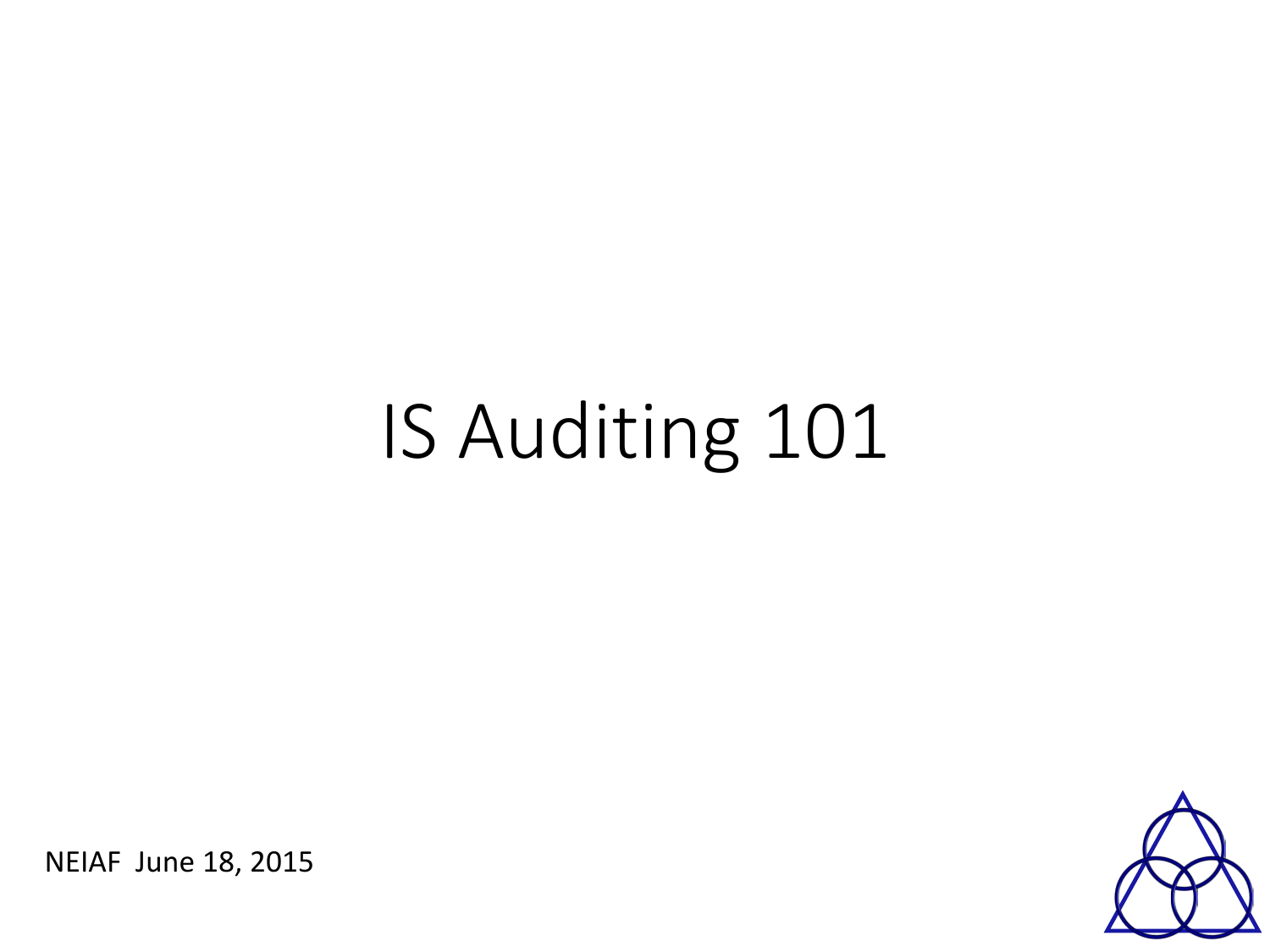**United States Government Accountability Office** 

**GAO** 

February 2009 **FEDERAL INFORMATION SYSTEM CONTROLS AUDIT MANUAL** (FISCAM)



GAO-09-232G

<http://www.gao.gov/fiscam/overview>

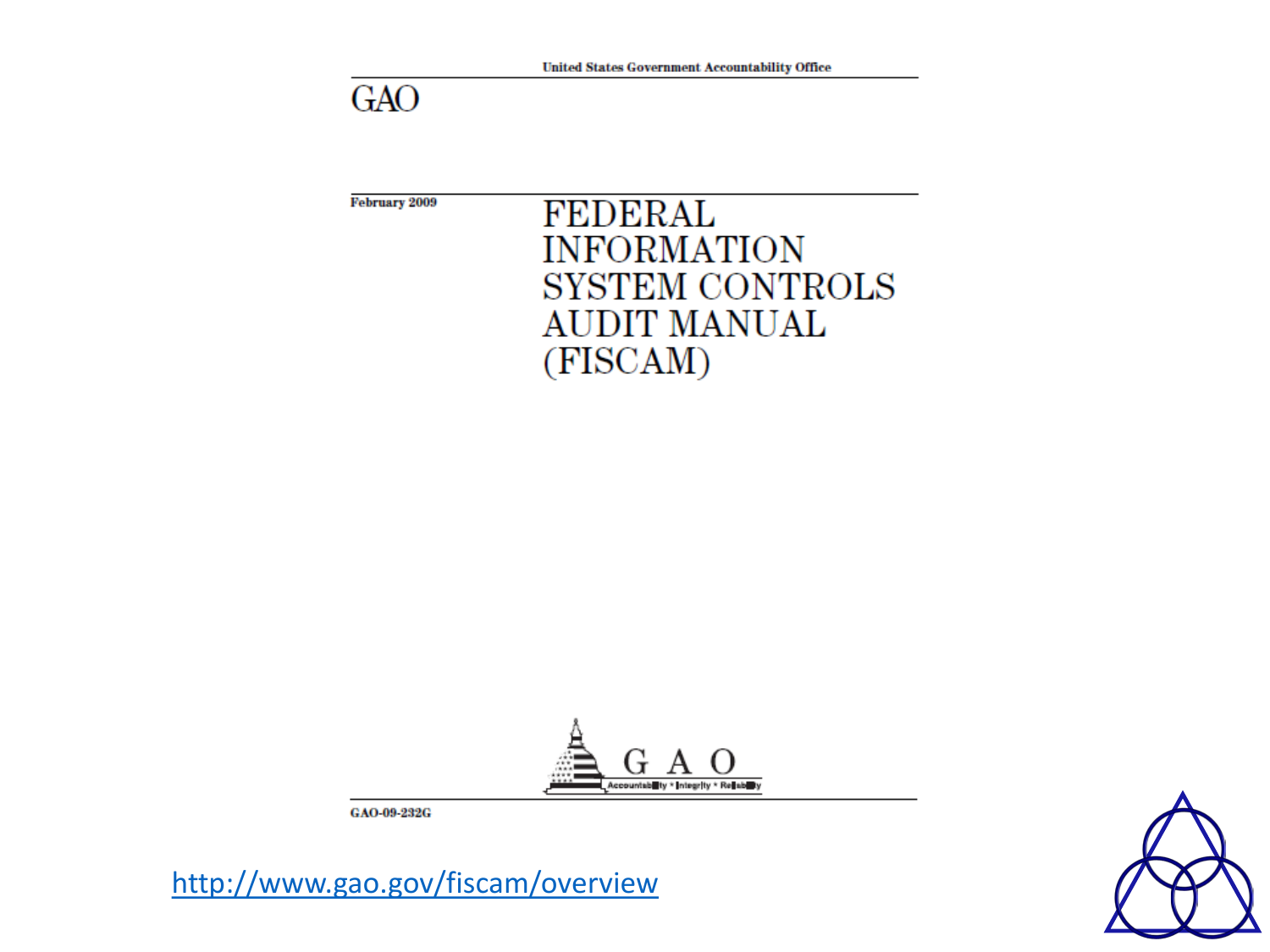# Planning

- Understand the Overall Audit Objectives and Related Scope of the Information System Controls Audit
- Understand the Entity's Operations and Key Business Processes.
- Obtain a General Understanding of the Structure of the Entity's Networks
- Identify Key Areas of Audit Interest
- Assess Information System Risk on a Preliminary Basis
- •Identify Critical Control Points
- Obtain a Preliminary Understanding of Information System Controls

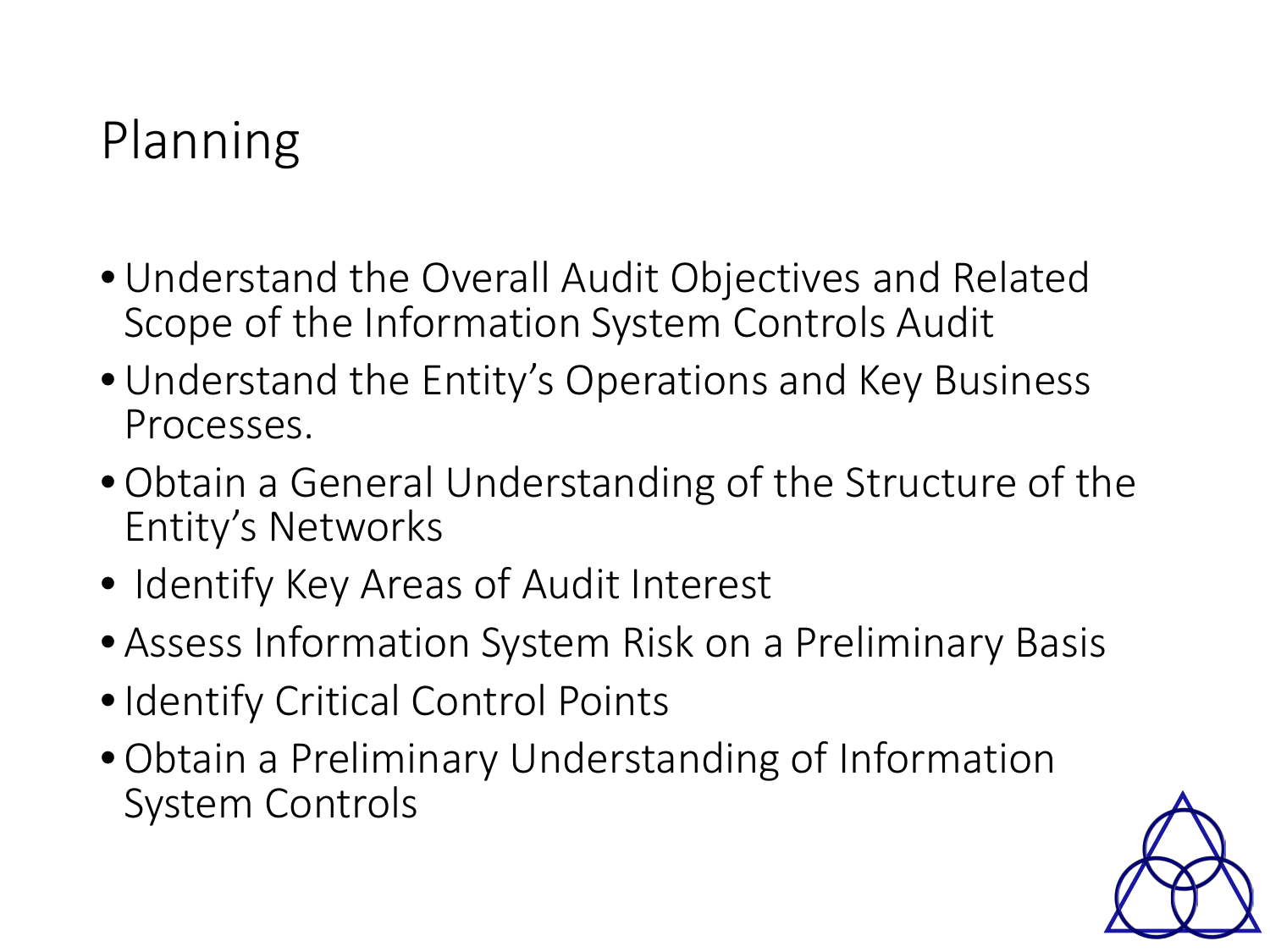# Planning

- •Perform Other Audit Planning Procedures
	- Relevant Laws and Regulations
	- Previous Audits and Attestation Engagements
	- •Audit Resources
	- Communication with Entity Management and Those Charged with Governance
	- Service Organizations
	- •Using the Work of Others

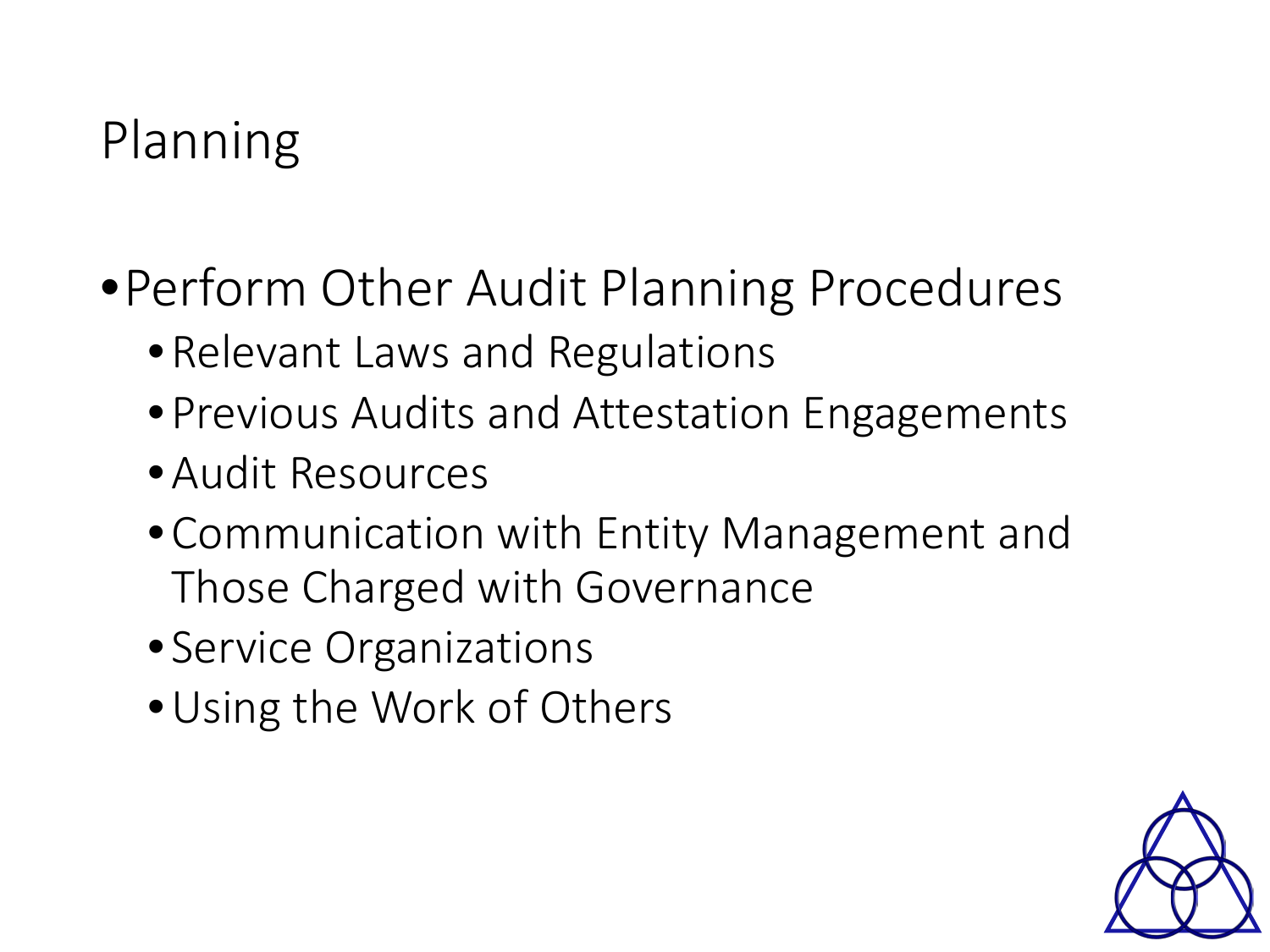# Planning

- •Documentation
- Electronic listing of
	- users,
	- user ID,
	- last logon date,
	- role/access rights
- Sample of employee personnel files
- Sample configuration changes (system and/or application) and emergency changes
- Sample vendor agreements

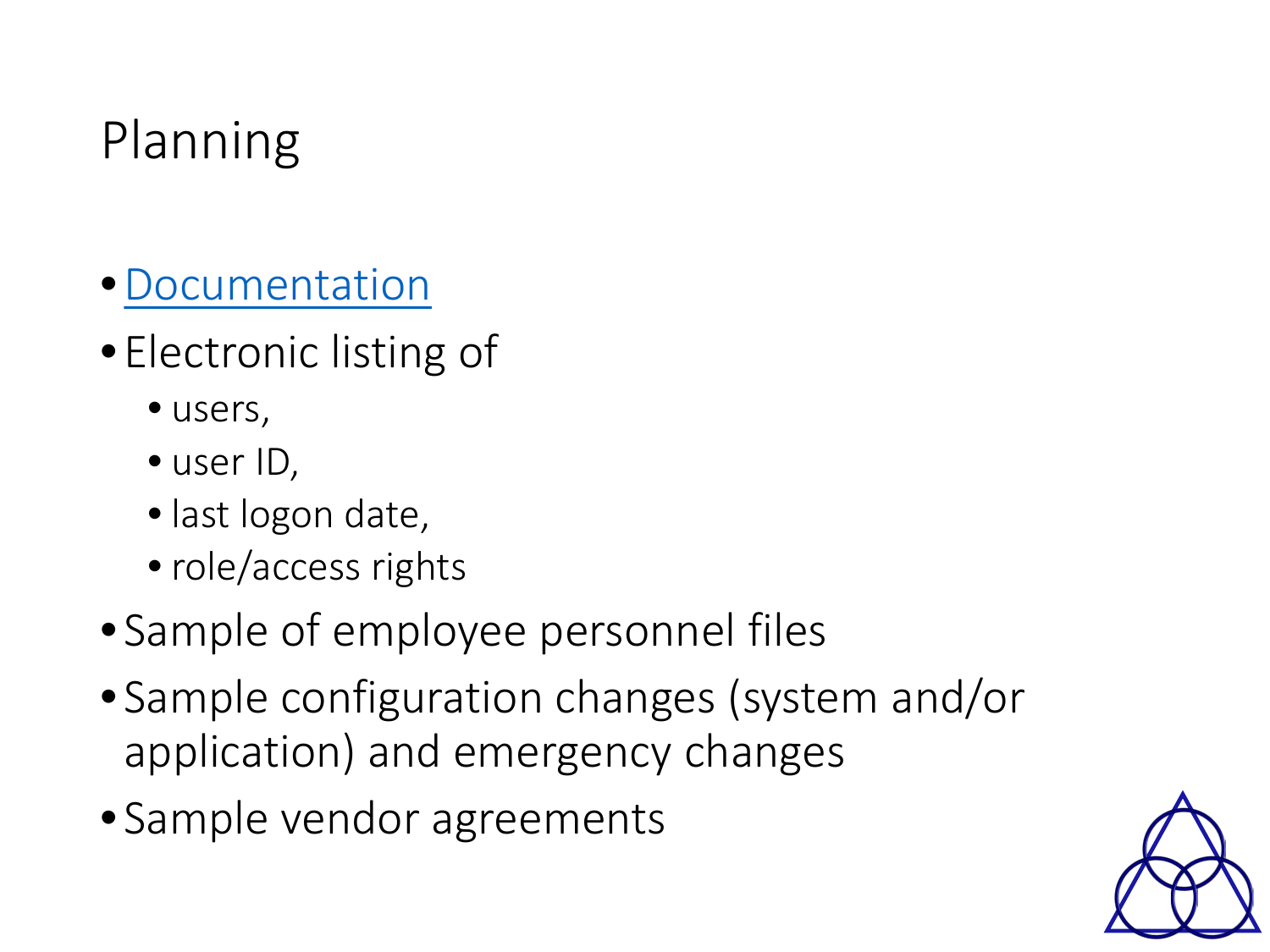# Entrance Conference

- Criteria
- •Access to and security of records
- •Access to key personnel
- •If applicable, unannounced site visits
- Prompt notification of findings
- Reporting

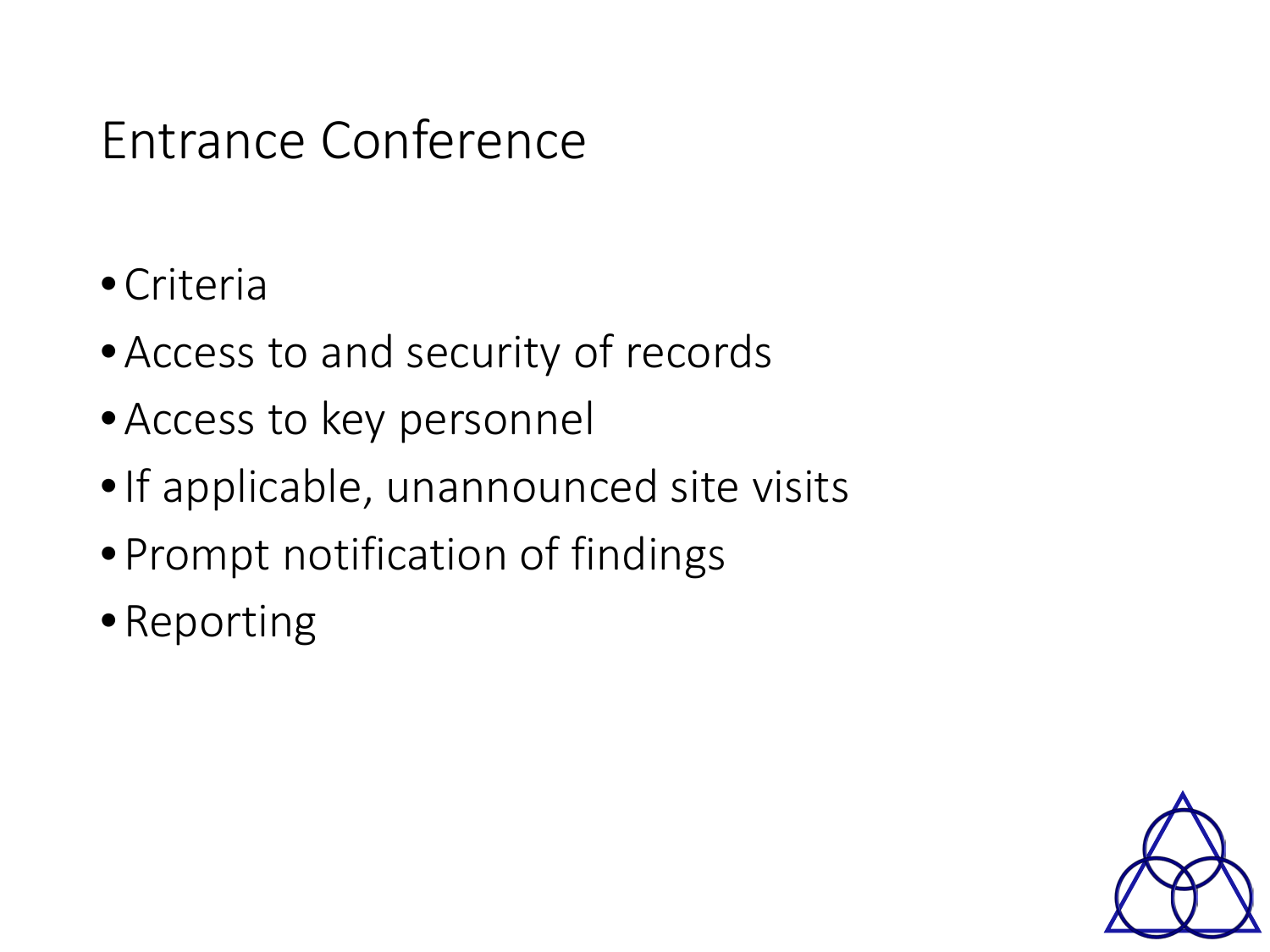#### **NIST** http://csrc.nist.gov/publications/PubsSPs.html

#### **SPECIAL PUBLICATIONS (800 SERIES)**

Special Publications in the 800 series (established in 1990) are of general interest to the computer security community. This series reports on ITL's research, quidelines, and outreach efforts in computer security, and its collaborative activities with industry, government, and academic organizations.

[Publications that link to dx.doi.org/... will redirect to another NIST website. See more details about DOIs.]

| <b>Number</b>         | <b>Date</b>      | <b>Title</b>                                                                                                                                                       |
|-----------------------|------------------|--------------------------------------------------------------------------------------------------------------------------------------------------------------------|
| SP 800-171<br>(Draft) | Nov. 18, 2014    | <b>DRAFT Protecting Controlled Unclassified</b><br>Information in Nonfederal Information Systems and<br><b>Organizations</b><br>Announcement and Draft Publication |
| SP 800-170            | <b>June 2014</b> | 2013 Computer Security Division Annual Report<br>SP 800-170 - Annual Report (2013) <b>FAQ</b><br>doi:10.6028/NIST.SP.800-170 [Direct Link]                         |
| SP 800-168            | May 2014         | <b>Approximate Matching: Definition and Terminology</b><br><b>7</b> SP 800-168 EAQ<br>doi:10.6028/NIST.SP.800-168 [Direct Link]                                    |
| SP 800-167<br>(Draft) | Aug. 22, 2014    | <b>DRAFT Guide to Application Whitelisting</b><br>$\rightarrow$ Announcement and Draft Publication                                                                 |
| SP 800-165            | <b>Jun 2013</b>  | 2012 Computer Security Division Annual Report<br>Annual Report (2012) - SP 800-165 FAQ<br>doi:10.6028/NIST.SP.800-165 [Direct Link]                                |
| SP 800-164<br>(Draft) | Oct. 31, 2012    | <b>DRAFT Guidelines on Hardware-Rooted Security in</b><br><b>Mobile Devices</b><br>$\rightarrow$ Announcement and Draft Publication                                |
| SP 800-163<br>(Draft) | Aug 19, 2014     | <b>DRAFT Technical Considerations for Vetting 3rd</b><br><b>Party Mobile Applications</b><br>+ Announcement and Draft Publication                                  |

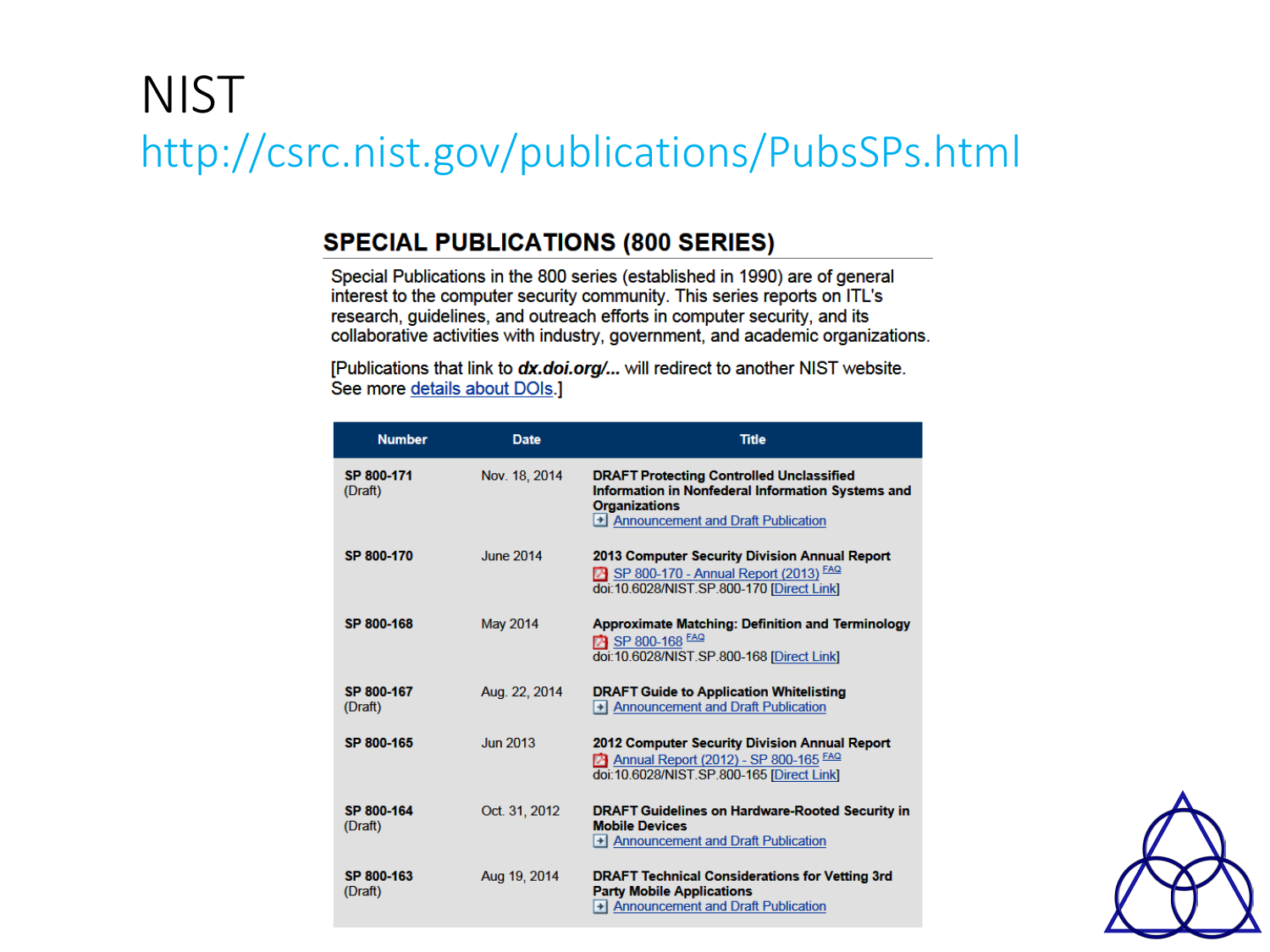### **NIST**

- 800-53 Security and Privacy Controls for Federal Information Systems and Organizations
- FIPS 200 Minimum Security Requirements for Federal Information and Information Systems
- FIPS 199 Standards for Security Categorization of Federal Information and Information Systems
- 800-14 Generally Accepted Principles and Practices for Securing Information Technology Systems
- 800-12 An Introduction to Computer Security: The NIST Handbook

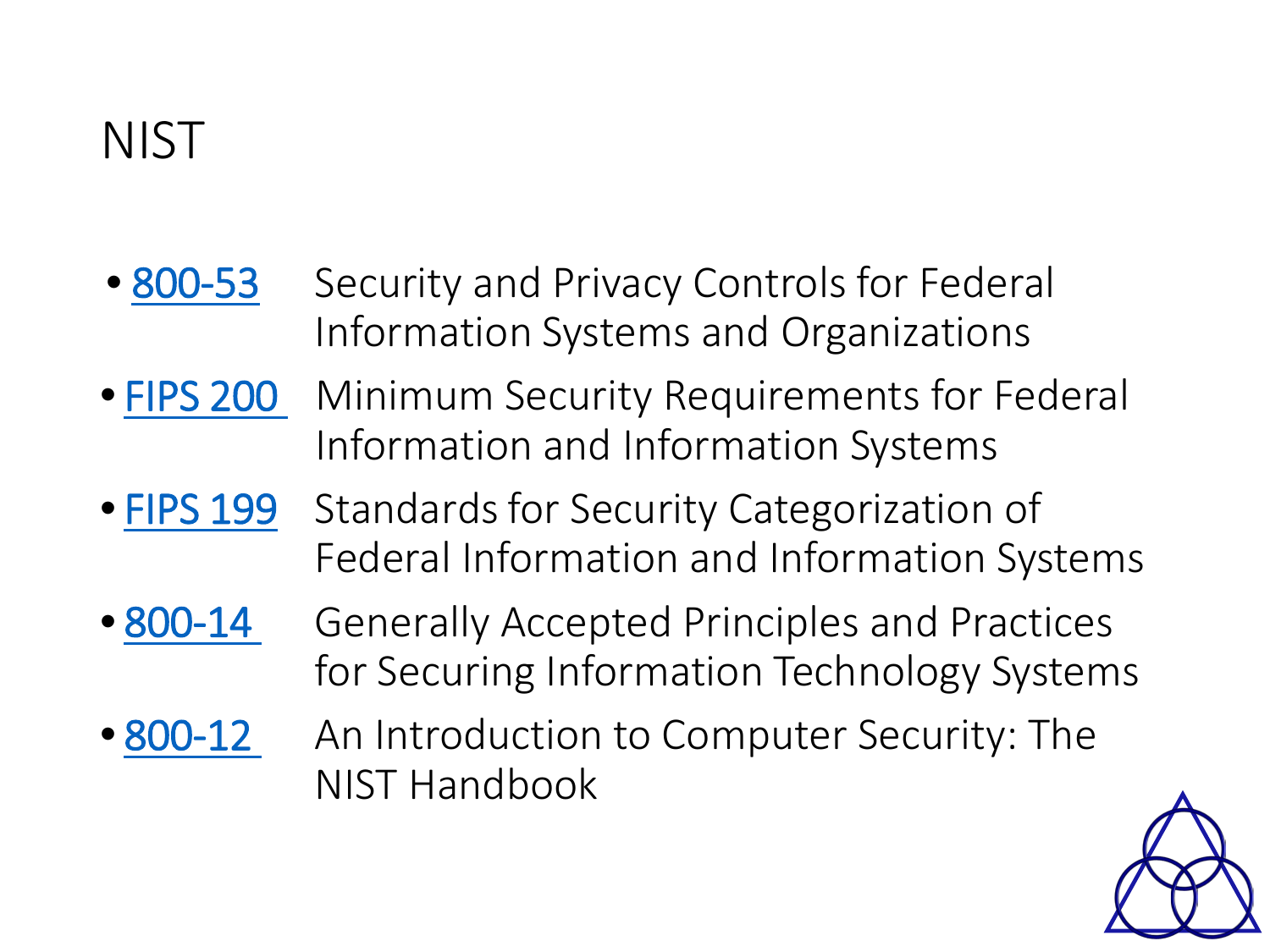# Laws and Regulations

- Federal Information Security Management Act of 2002 44 U.S.C. § 3541 - FISMA
- Federal Financial Management Improvement Act of 1996, 31 U.S.C. 3512 - FFMIA
- Federal Managers' Financial Integrity Act of 1982, 31 U.S.C. 3512 (c), (d) - FMFIA
- OMB, *Management of Federal Information Resources*, Circular A-130
- OMB, *Management's Responsibility for Internal Control*, Circular A-123
- OMB, *Financial Management Systems*, Circular A-127,
- Health Insurance Portability and Accountability Act of 1996, Pub. L. 104-191 - HIPAA

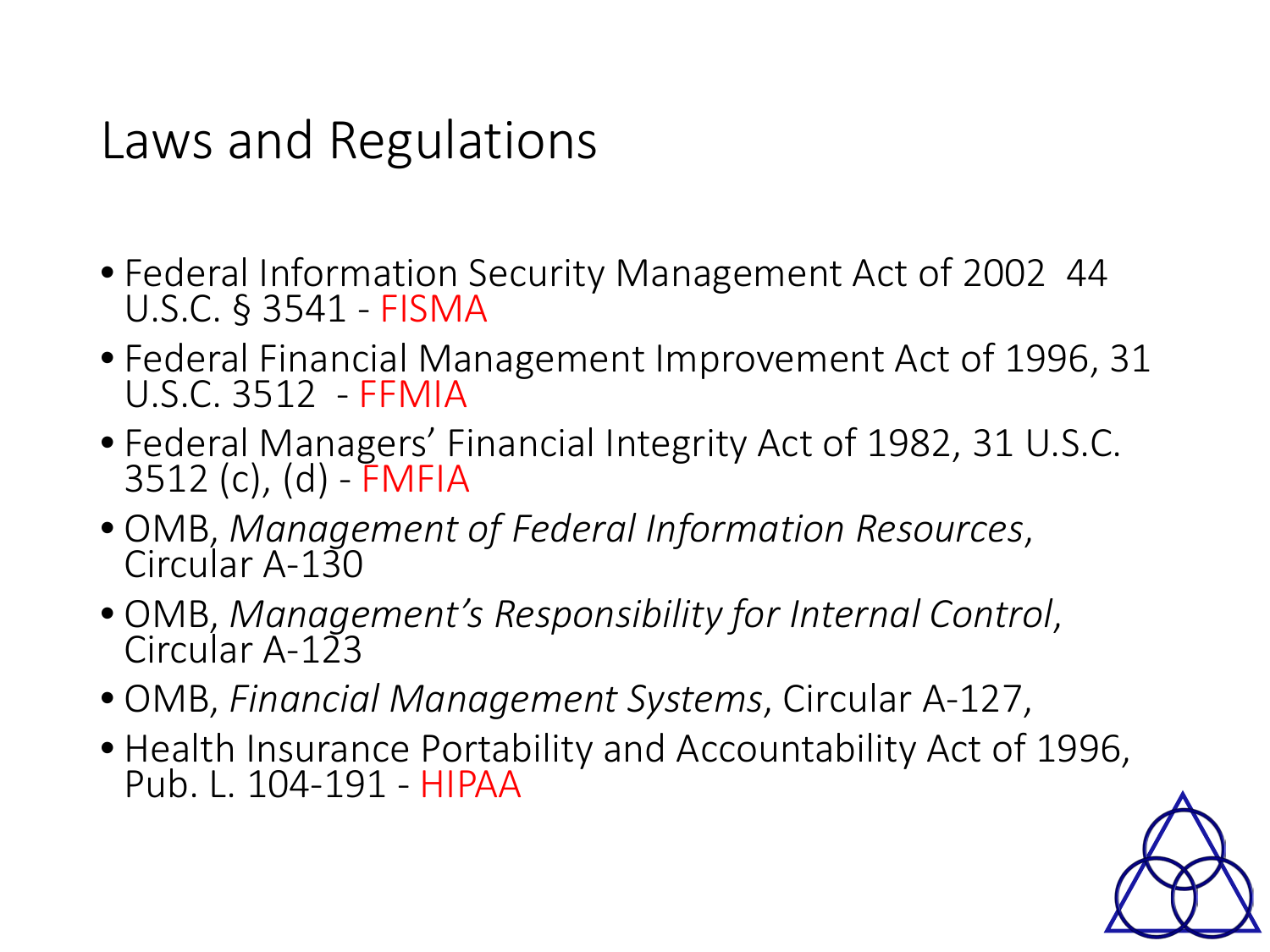#### Laws and Regulations

- •Gramm-Leach-Bliley Act, Pub. L. 106-102 (Nov. 12, 1999
- •Medicare Prescription Drug, Improvement, and Modernization Act of 2003, Pub. L. 108-173 - MMA
- •OMB Memorandum M-05-08, *Designation of Senior Agency Officials for Privacy,* 39
- •OMB Memorandum M-06-19, *Reporting Incidents Involving Personally Identifiable Information*, and40
- •OMB Memorandum M 07-16, *Safeguarding Against and Responding to the Breach of Personally Identifiable Information*

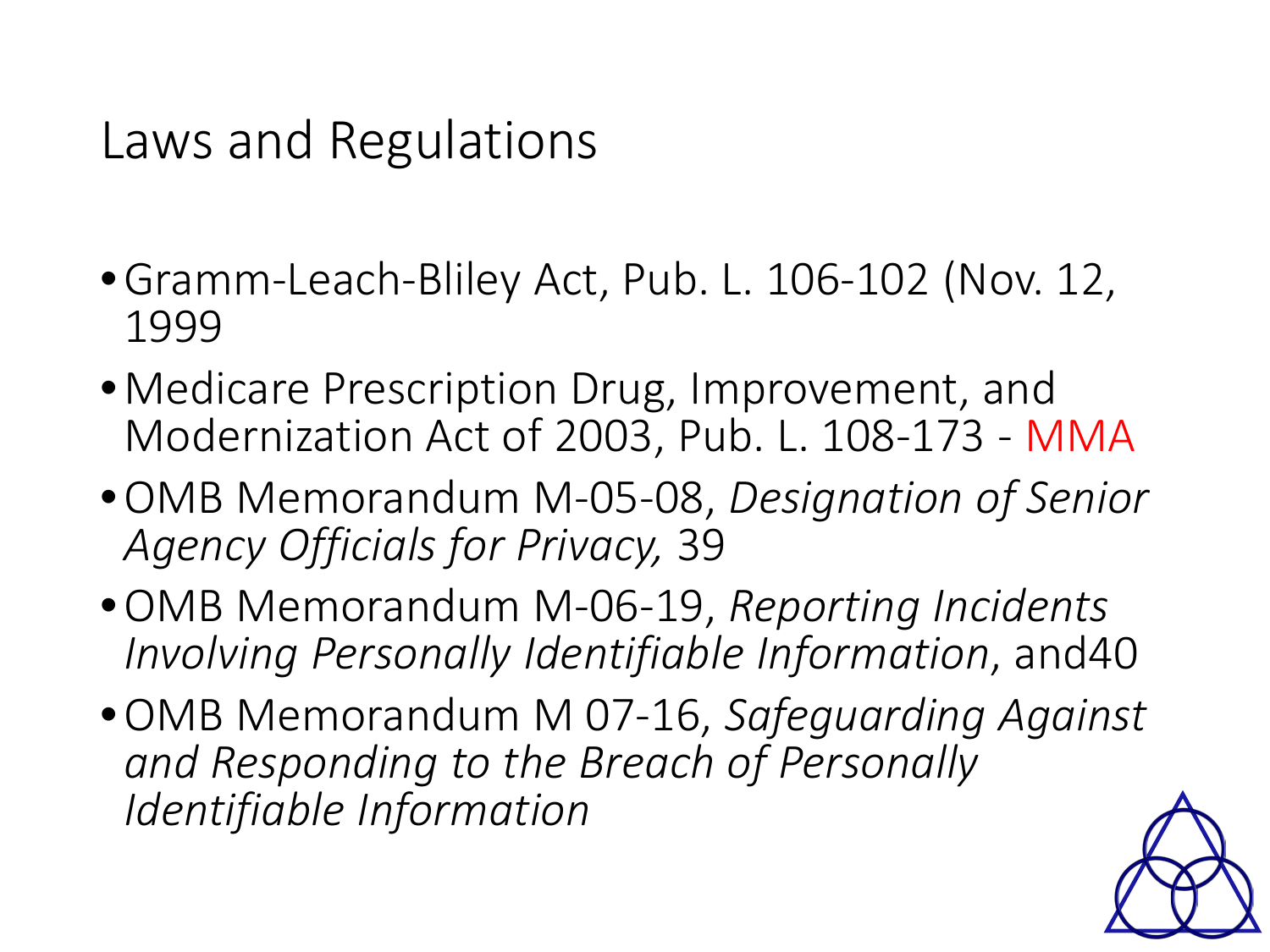Laws and Regulations

•In IS audits of state and local governments, the auditor should identify applicable legal and reporting requirements and issues.

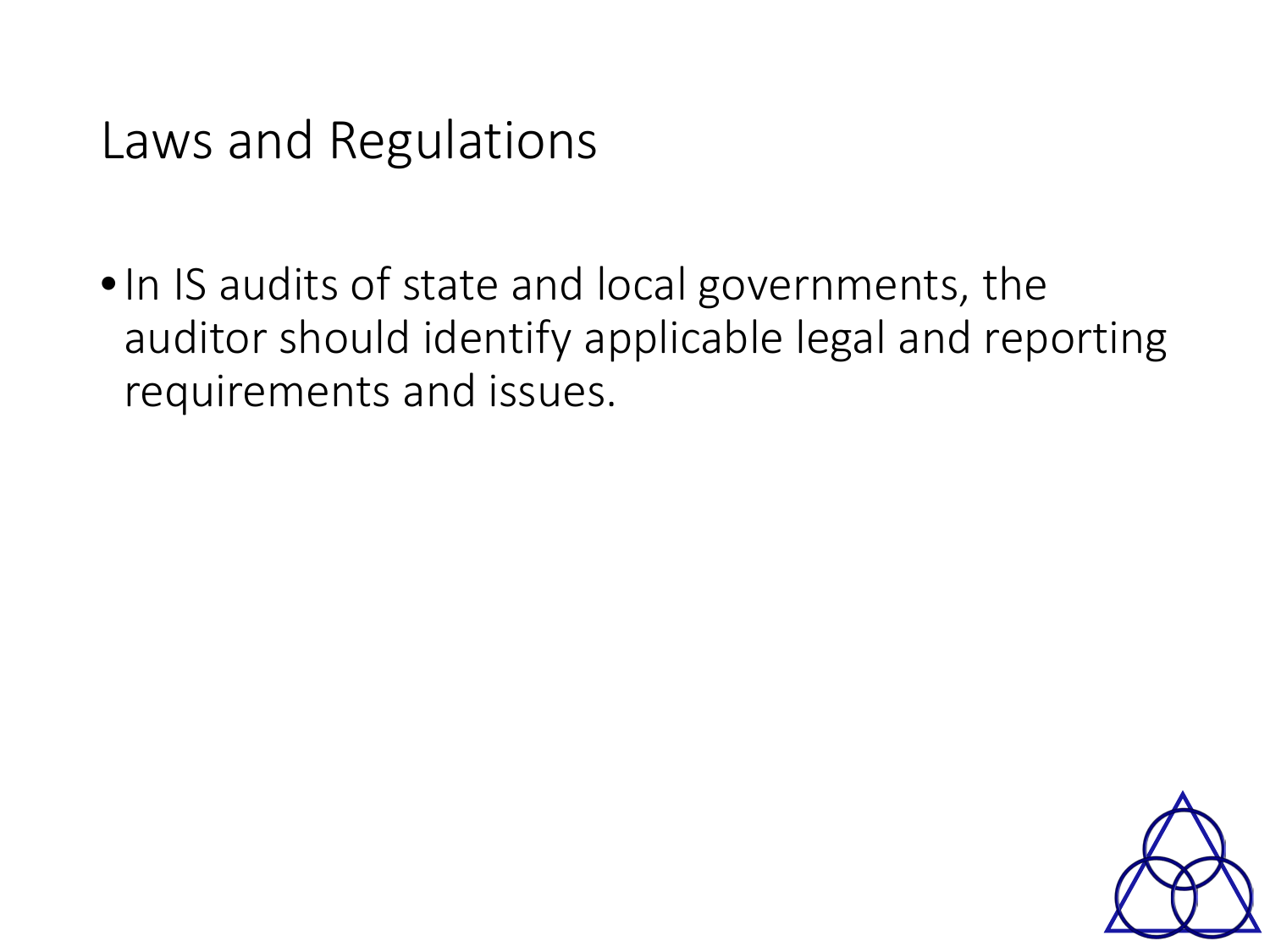# Information System Controls: Security Objectives

- •Confidentiality
- •Integrity
- •Availability

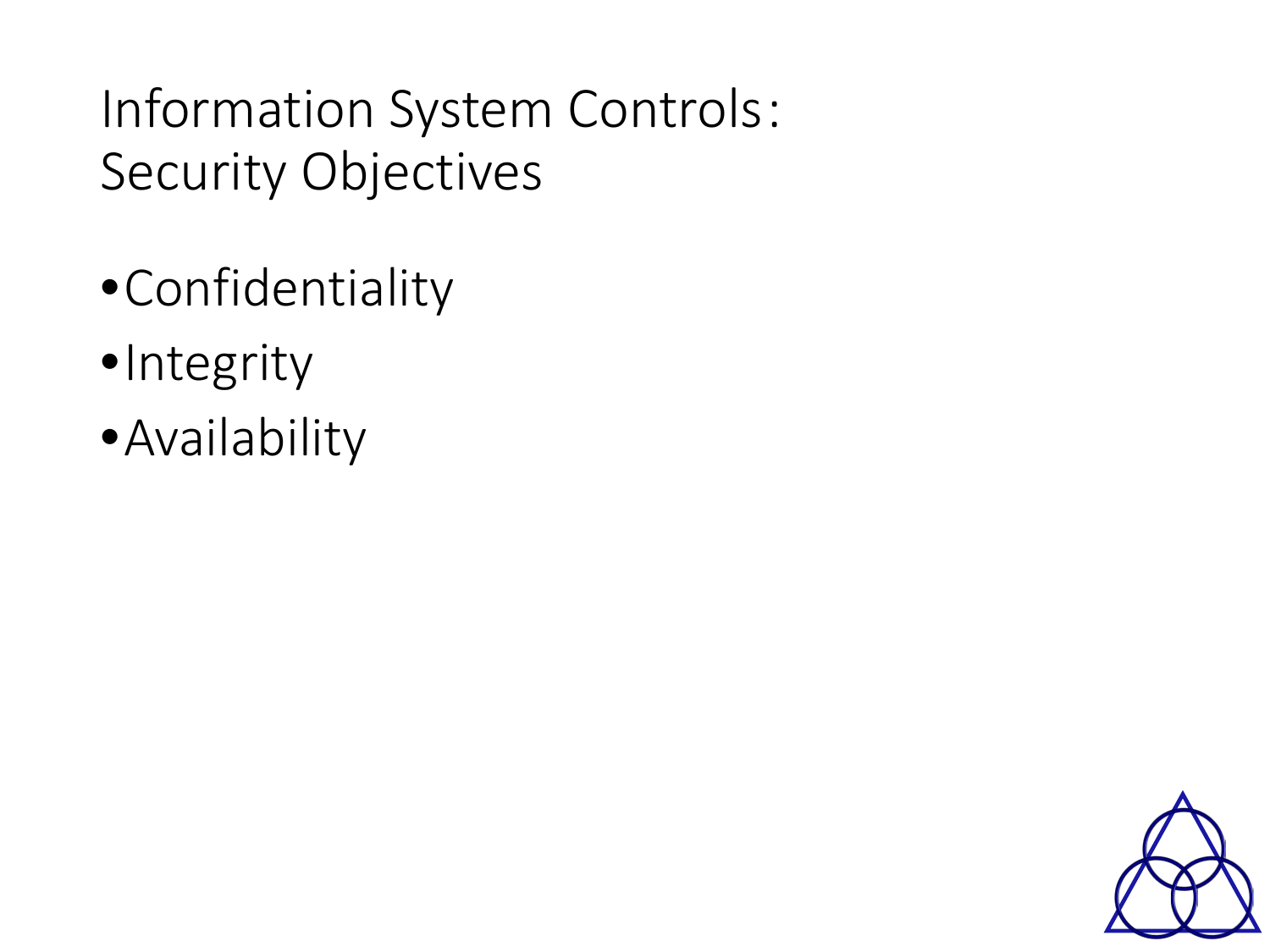Table 1 summarizes the potential impact definitions for each security objective—confidentiality, integrity, and availability.

|                                                                                                                                                                                                                      | <b>POTENTIAL IMPACT</b>                                                                                                                                                                                                |                                                                                                                                                                                                                        |                                                                                                                                                                                                                                           |
|----------------------------------------------------------------------------------------------------------------------------------------------------------------------------------------------------------------------|------------------------------------------------------------------------------------------------------------------------------------------------------------------------------------------------------------------------|------------------------------------------------------------------------------------------------------------------------------------------------------------------------------------------------------------------------|-------------------------------------------------------------------------------------------------------------------------------------------------------------------------------------------------------------------------------------------|
| <b>Security Objective</b>                                                                                                                                                                                            | LOW                                                                                                                                                                                                                    | <b>MODERATE</b>                                                                                                                                                                                                        | <b>HIGH</b>                                                                                                                                                                                                                               |
| Confidentiality<br>Preserving authorized<br>restrictions on information<br>access and disclosure.<br>including means for<br>protecting personal<br>privacy and proprietary<br>information.<br>[44 U.S.C., SEC. 3542] | The unauthorized<br>disclosure of information<br>could be expected to have<br>a limited adverse effect on<br>organizational operations,<br>organizational assets, or<br>individuals.                                   | The unauthorized<br>disclosure of information<br>could be expected to have<br>a serious adverse effect on<br>organizational operations,<br>organizational assets, or<br>individuals.                                   | The unauthorized<br>disclosure of information<br>could be expected to have<br>a severe or catastrophic<br>adverse effect on<br>organizational operations,<br>organizational assets, or<br>individuals.                                    |
| <b>Integrity</b><br>Guarding against improper<br>information modification<br>or destruction, and<br>includes ensuring<br>information non-<br>repudiation and<br>authenticity.<br>[44 U.S.C., SEC. 3542]              | The unauthorized<br>modification or<br>destruction of information<br>could be expected to have<br>a limited adverse effect on<br>organizational operations,<br>organizational assets, or<br>individuals.               | The unauthorized<br>modification or<br>destruction of information<br>could be expected to have<br>a serious adverse effect on<br>organizational operations,<br>organizational assets, or<br>individuals.               | The unauthorized<br>modification or<br>destruction of information<br>could be expected to have<br>a severe or catastrophic<br>adverse effect on<br>organizational operations,<br>organizational assets, or<br>individuals.                |
| <b>Availability</b><br>Ensuring timely and<br>reliable access to and use<br>of information.<br>[44 U.S.C., SEC. 3542]                                                                                                | The disruption of access to<br>or use of information or an<br>information system could<br>be expected to have a<br>limited adverse effect on<br>organizational operations,<br>organizational assets, or<br>individuals | The disruption of access to<br>or use of information or an<br>information system could<br>be expected to have a<br>serious adverse effect on<br>organizational operations,<br>organizational assets, or<br>individuals | The disruption of access to<br>or use of information or an<br>information system could<br>be expected to have a<br>severe or catastrophic<br>adverse effect on<br>organizational operations,<br>organizational assets, or<br>individuals. |



TABLE 1: POTENTIAL IMPACT DEFINITIONS FOR SECURITY OBJECTIVES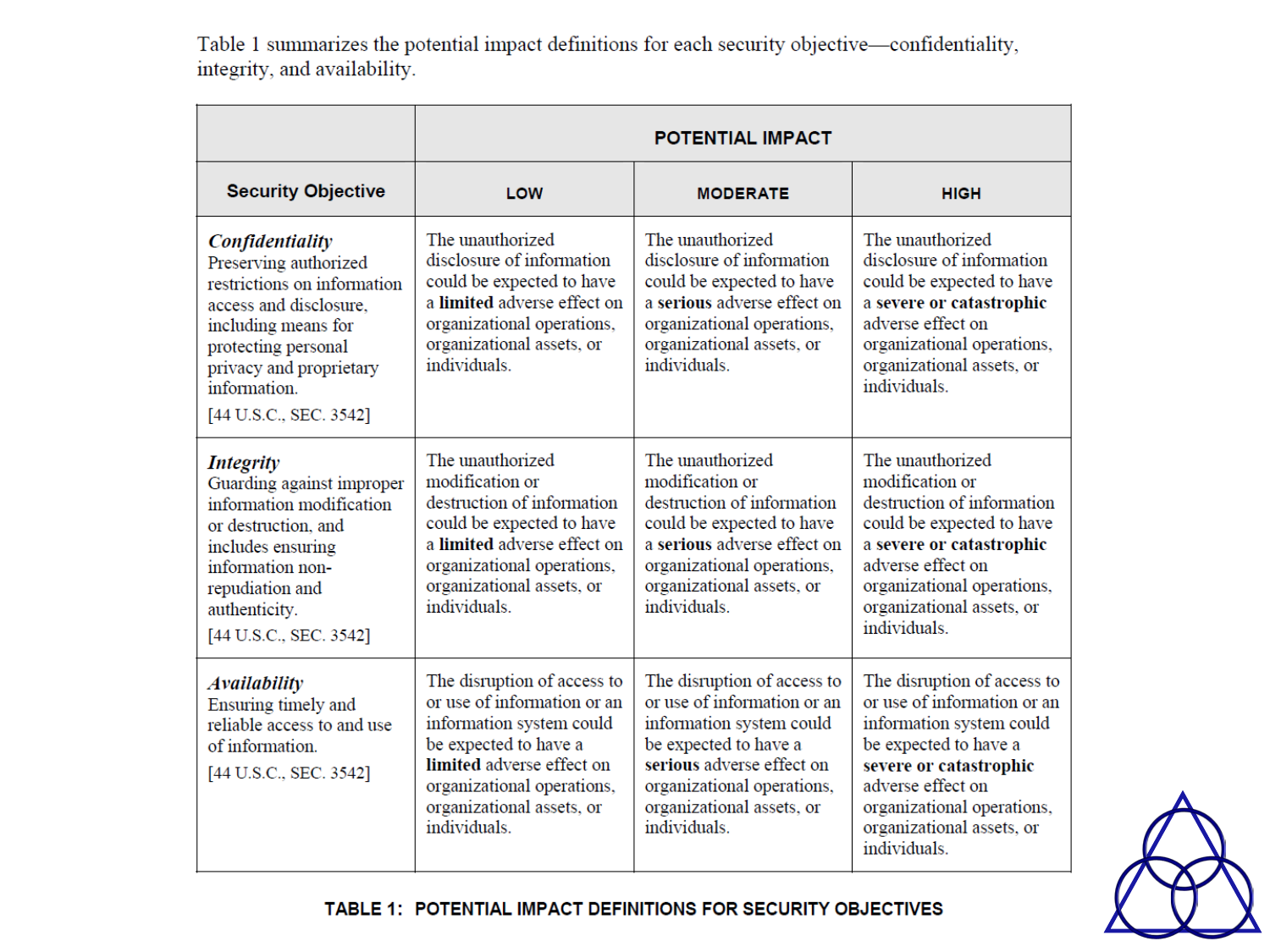

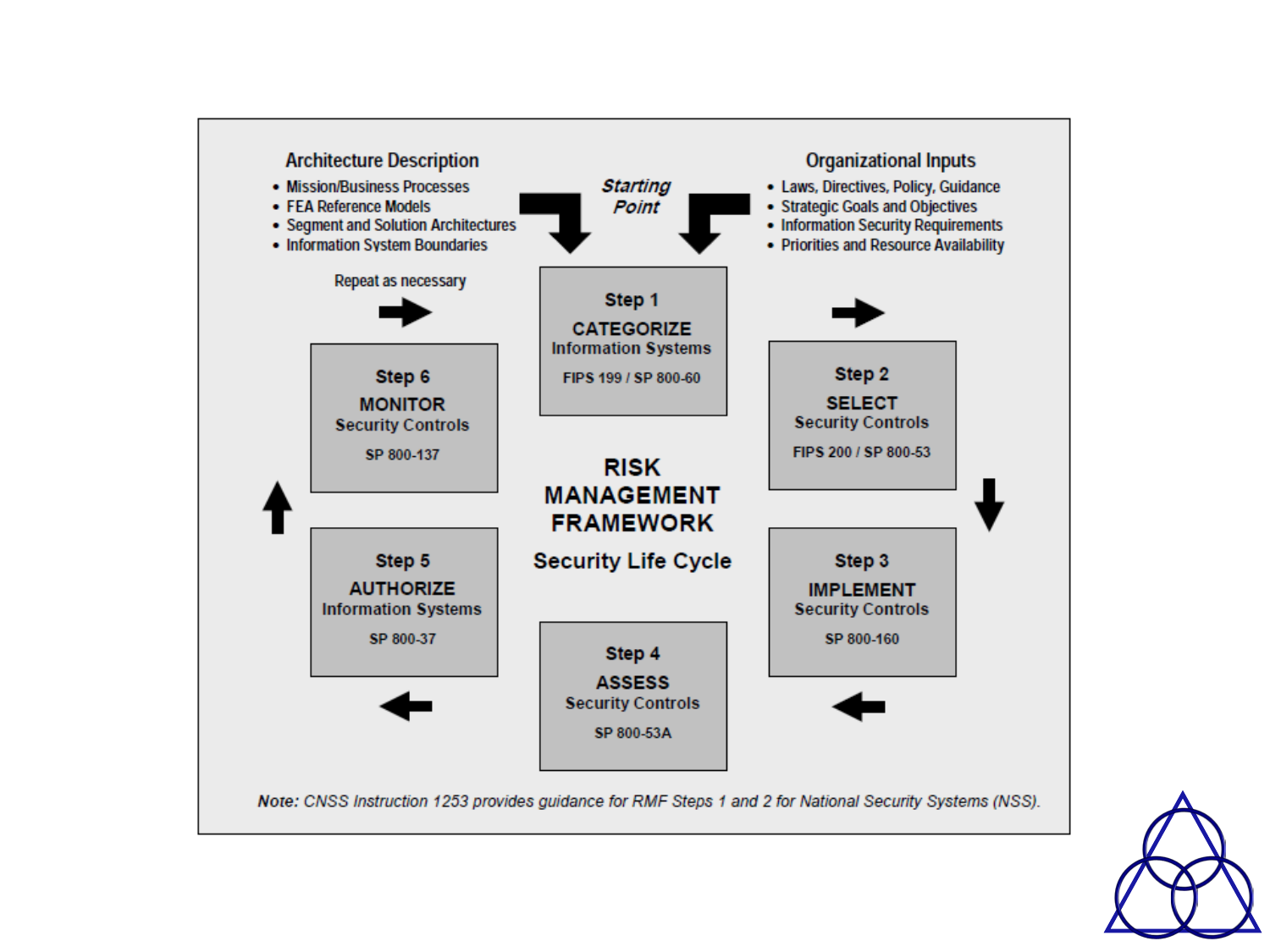# Reporting

- Findings should not be a surprise to the auditee
- •Note any corrective action taken or planned
- •Note impact
	- Confidentiality
	- Integrity
	- Availability

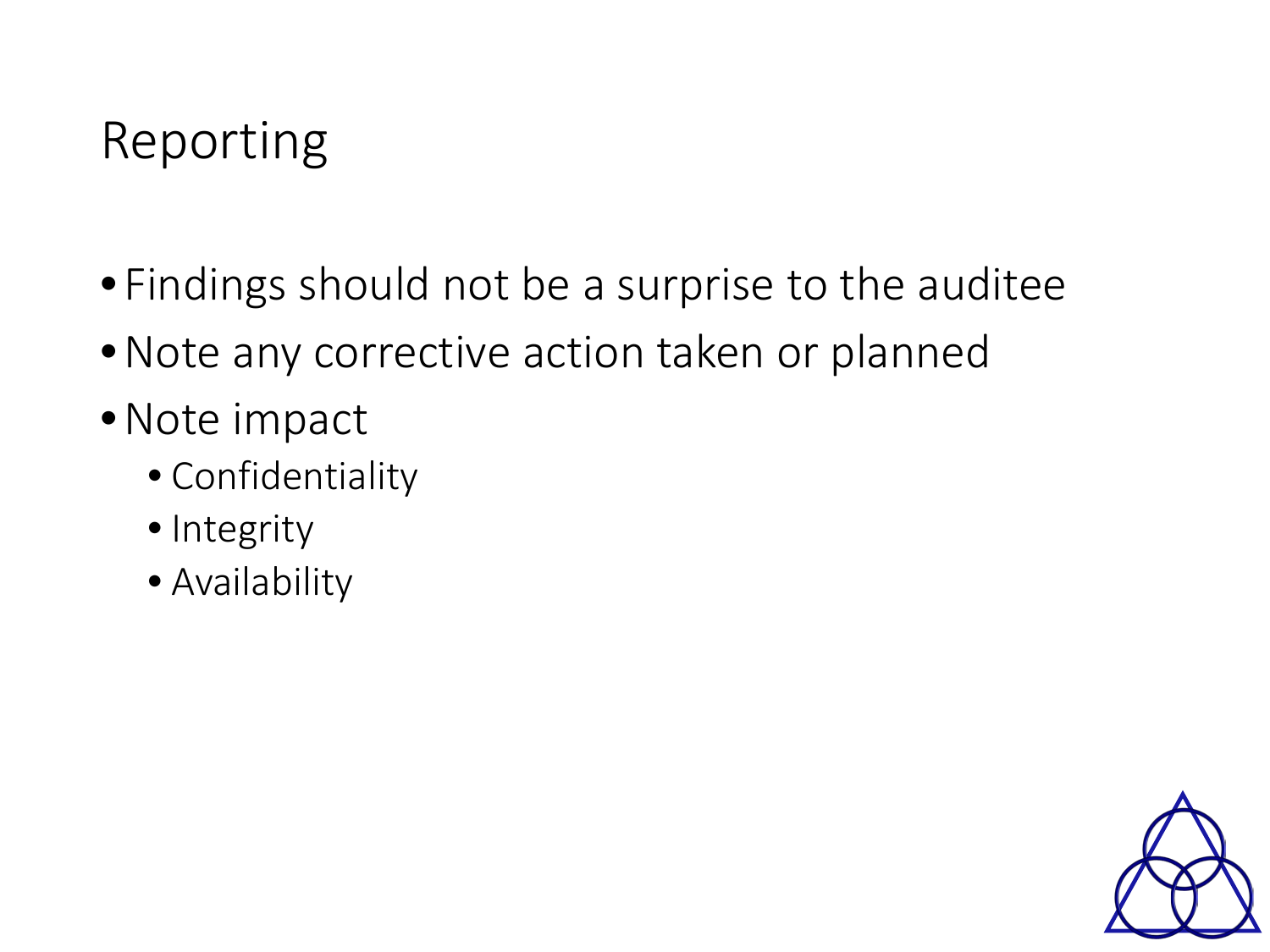# Reporting

- FISMA requires federal agencies to report significant deficiencies in information security as material weaknesses under FMFIA and, if relating to financial management systems, as an instance of a lack of substantial compliance of systems with FFMIA.
- For FISMA, OMB defines the term *significant deficiency*  as "a weakness in an agency's overall information systems security program or management control structure, or within one or more information systems that significantly restricts the capability of the agency to carry out its mission or compromises the security of its information, information systems, personnel, or other resources, operations, or assets.

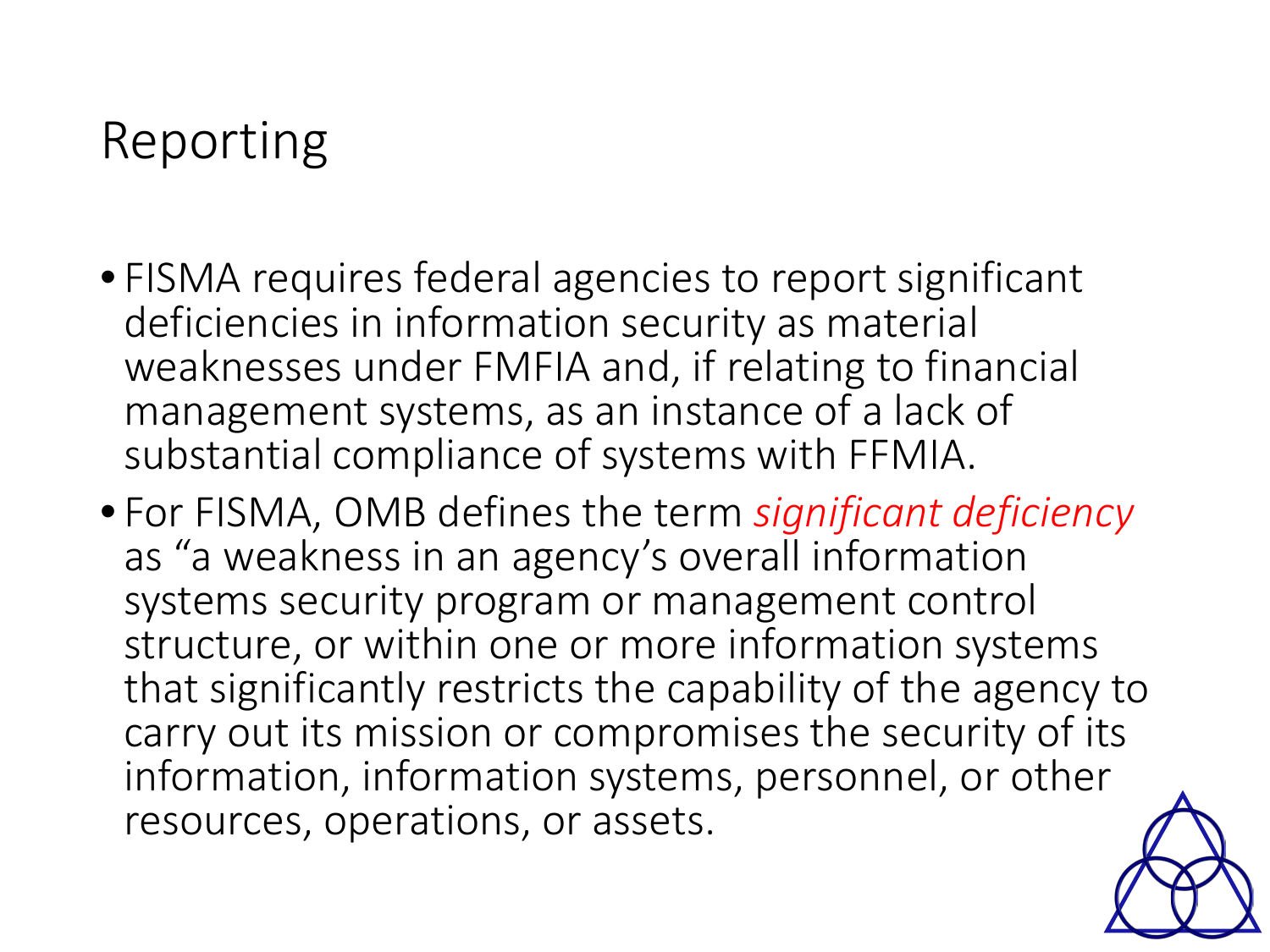# Reporting

- Control the dissemination of the report
- •DO NOT post on the internet
- Possibly exempt from FOIA requests check with your agency

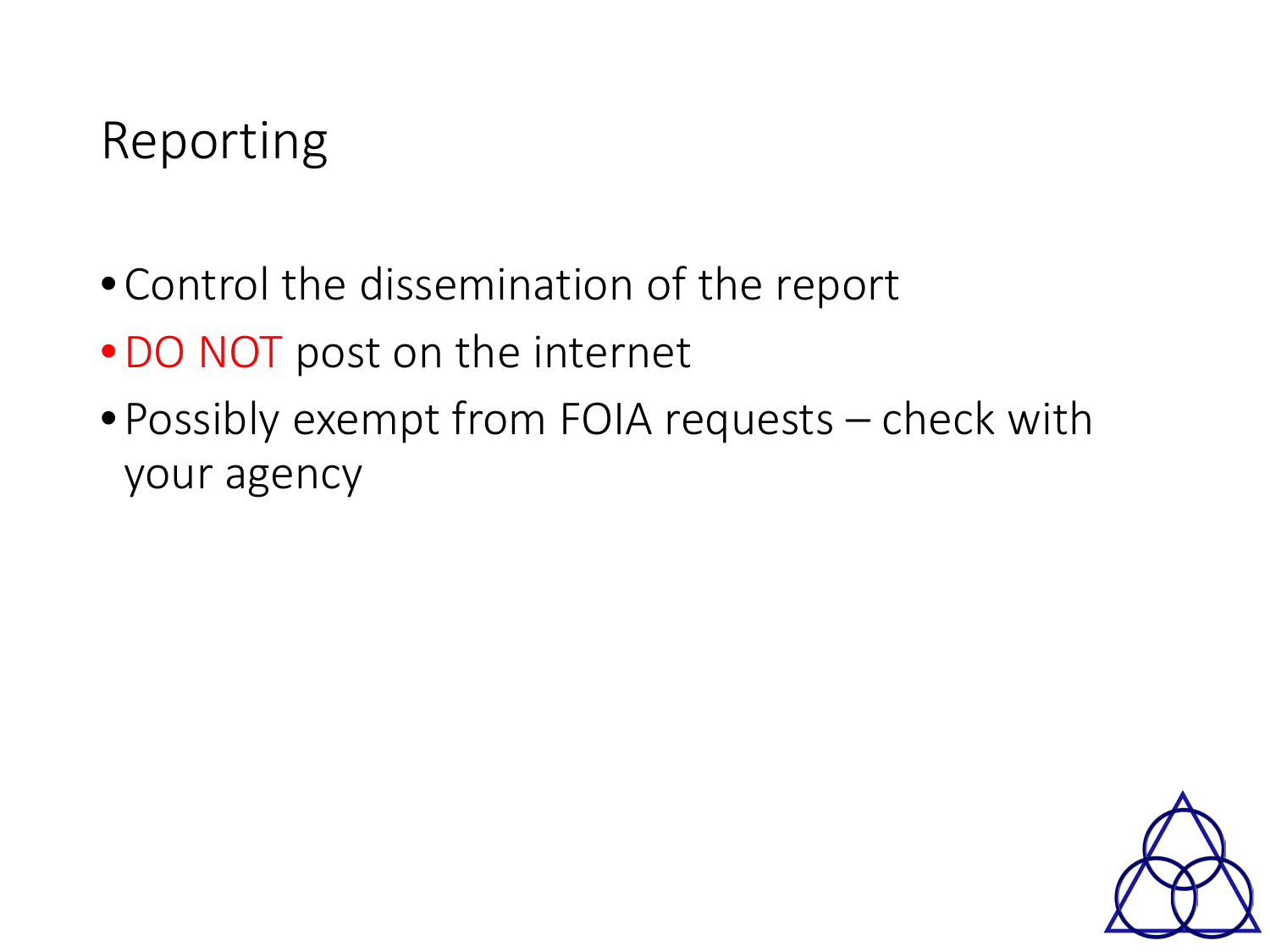#### Controls

- •General
- Business Process Application

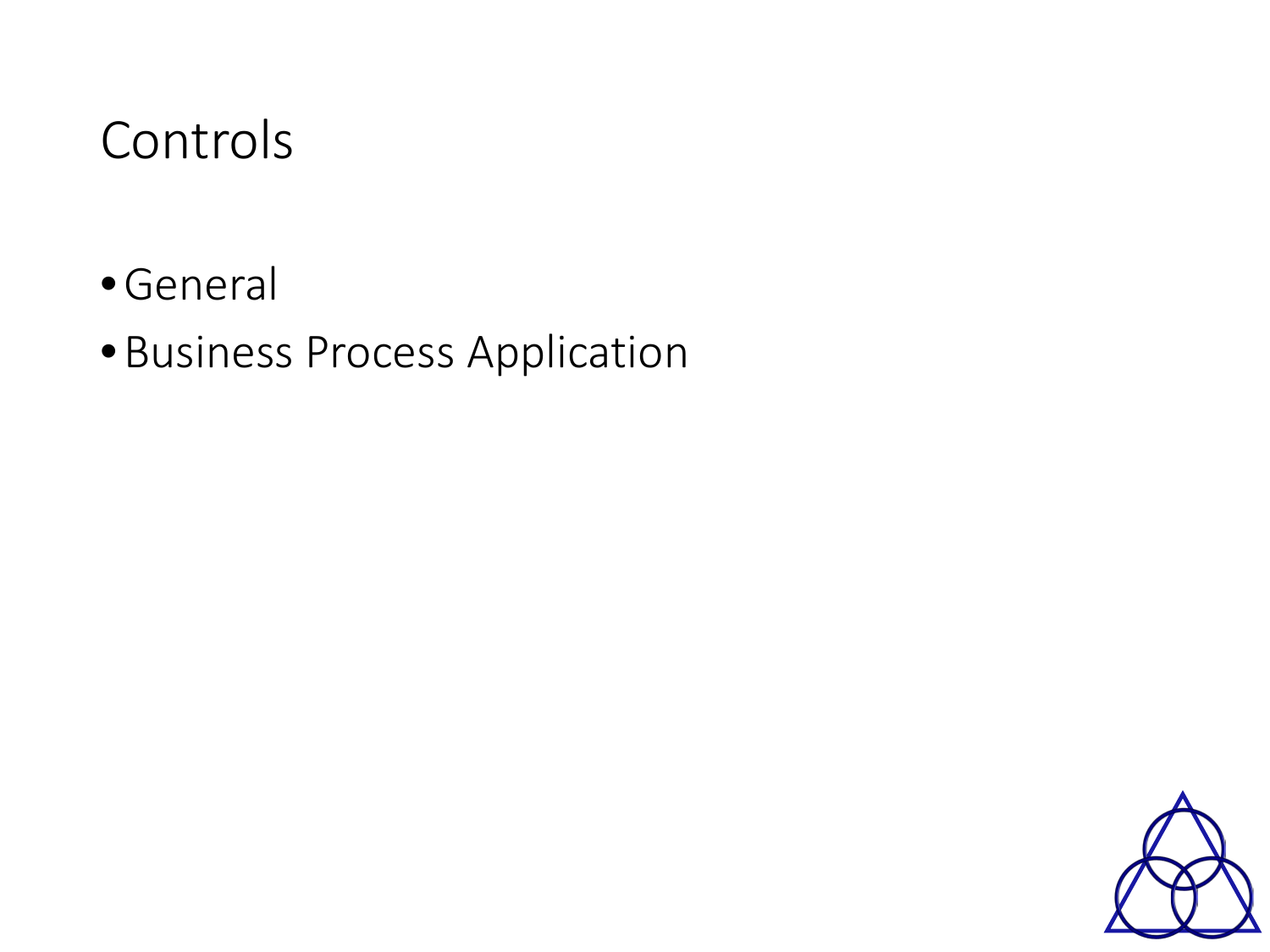#### General

- Security Management
- •Access Controls
- Configure Management
- Segregation of Duties
- Contingency Planning

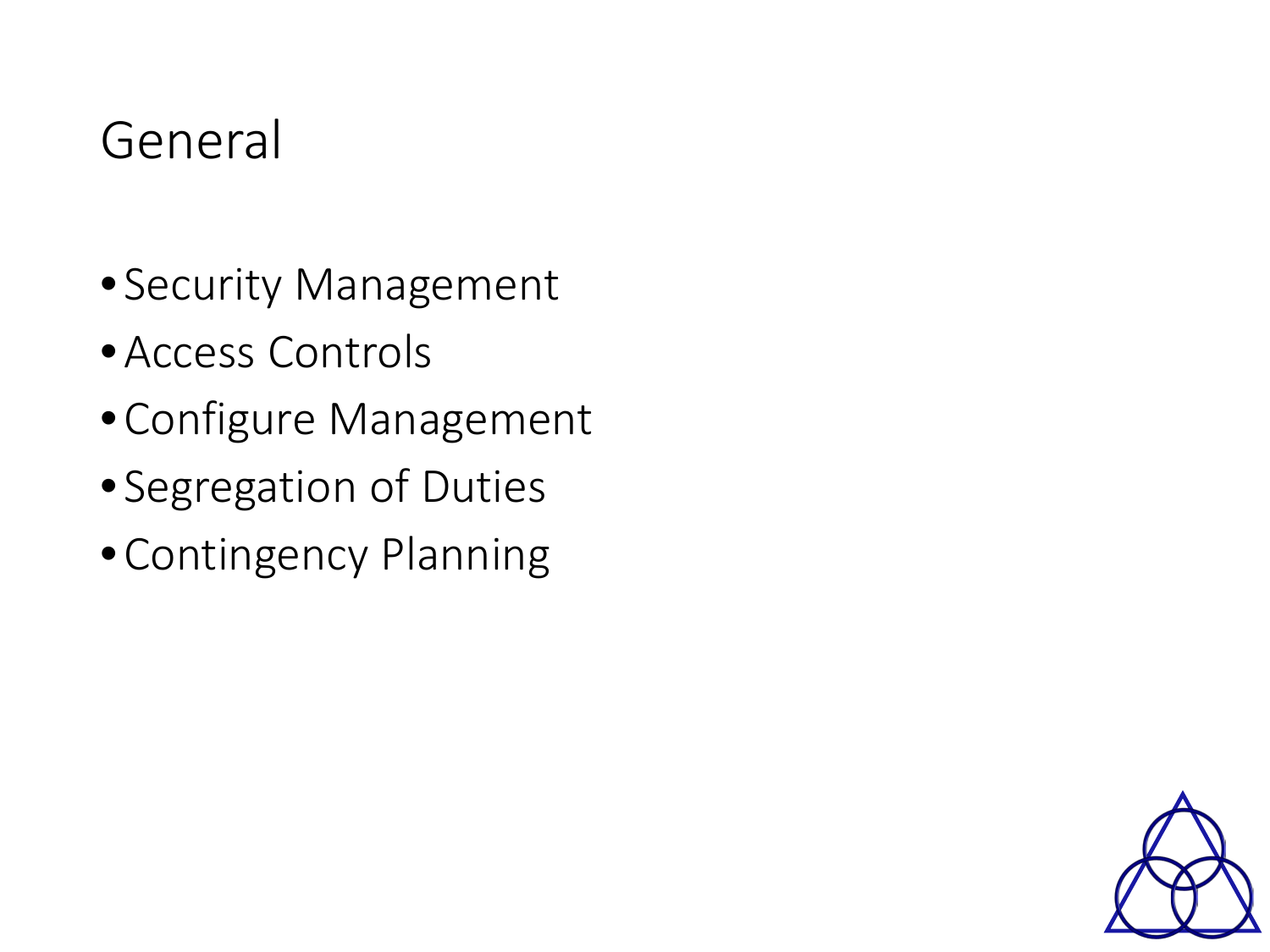# Business Process Application

- •Application Level General Controls
- Business Process Controls
- •Interface Controls
- •Data Management Systems Controls

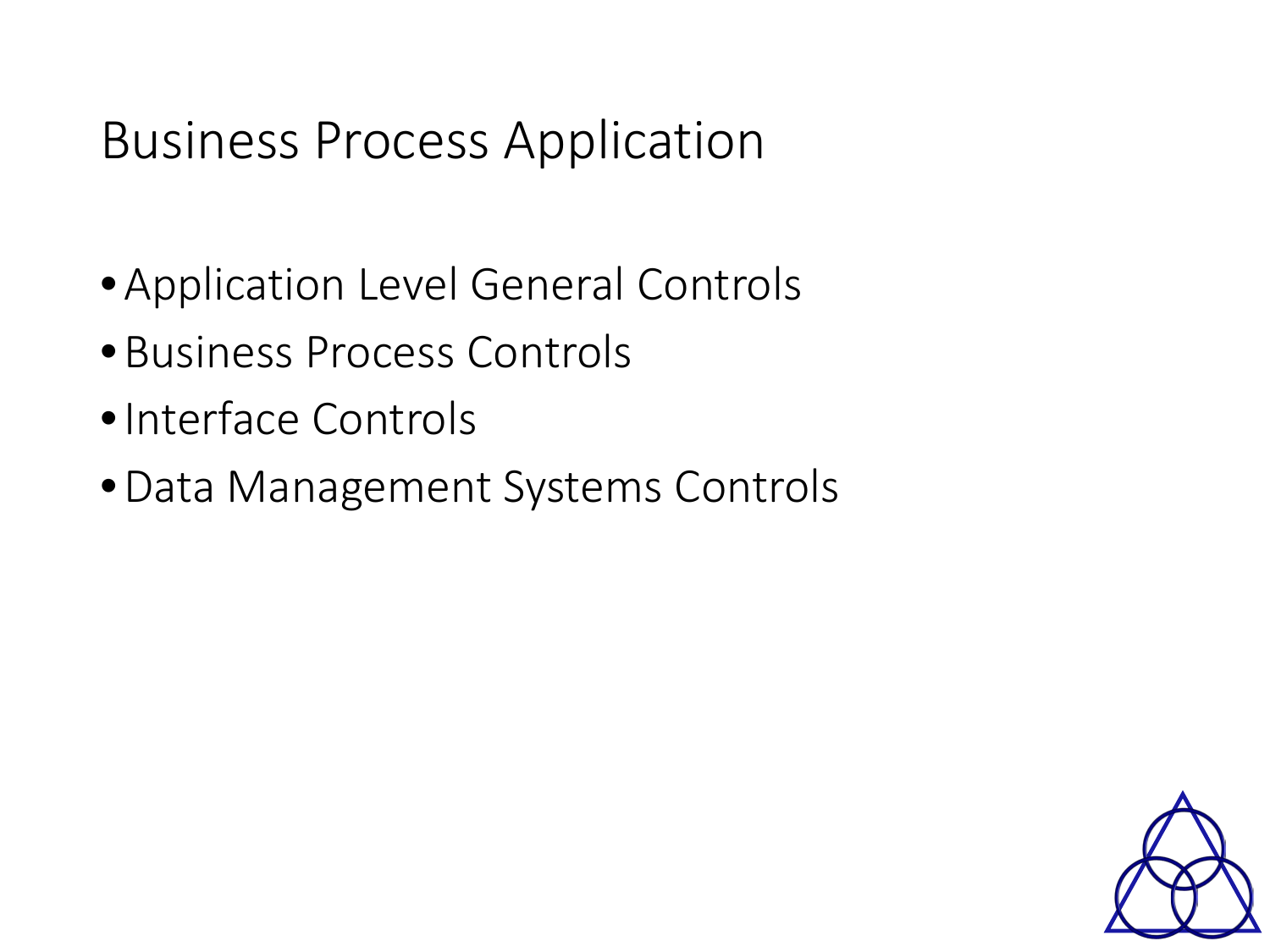### Security Management

- Establish a security management program
- Periodically assess and validate risks
- Document and implement security policies and procedures
- Implement security awareness and other personnel policies
- Monitor the effectiveness of the security program
- Effectively remediate information security weaknesses
- Ensure activities performed by external parties are secure

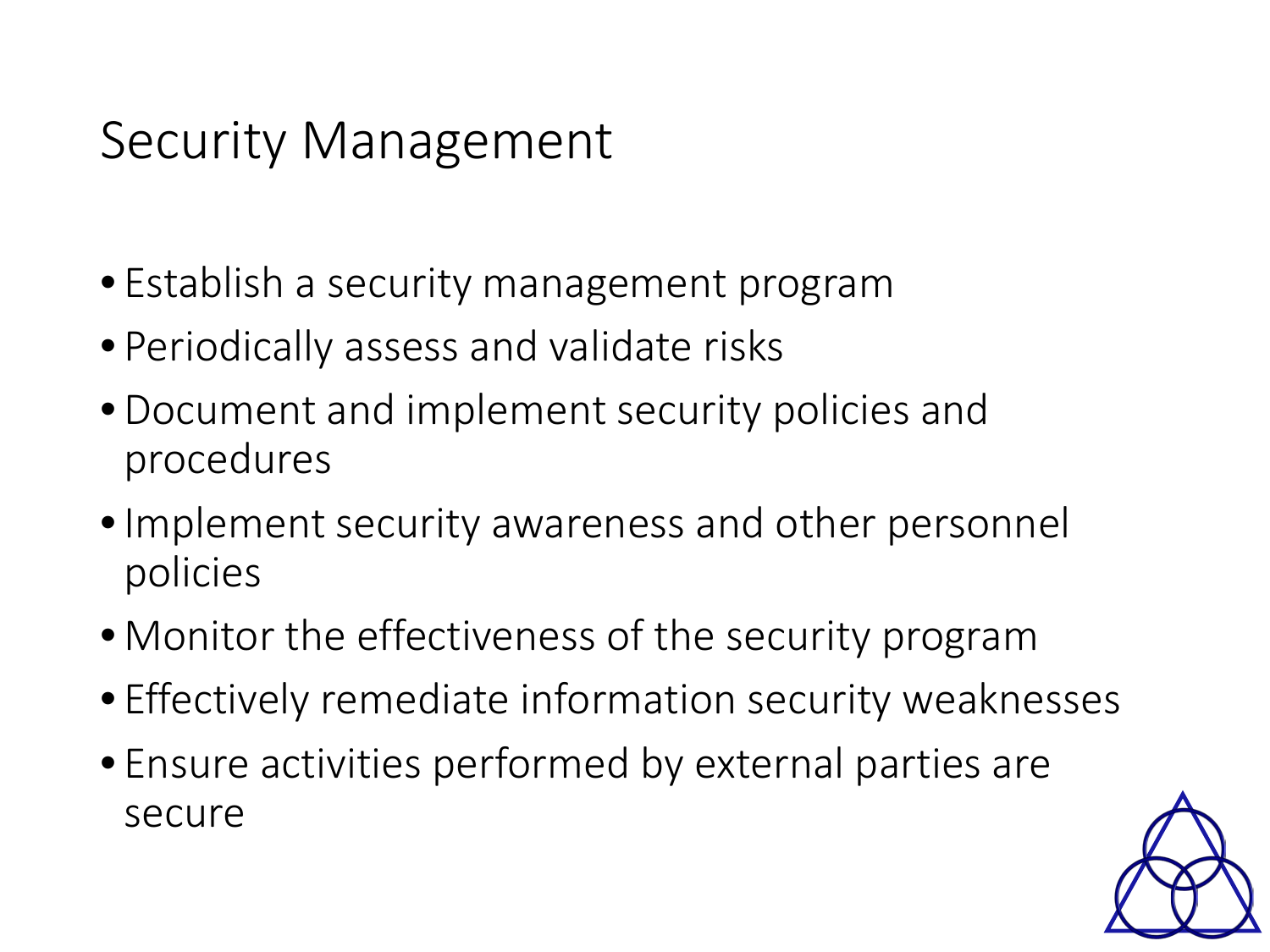# The Tour

- Want to see anything and everything that has to do with Information Systems
	- Data center
	- Back-up site
	- Media Disposal
	- Generators/Battery back-up
	- Network Closets
- Observe
- Test
- •Interview
- •Inspect
- Surreptitious Entry



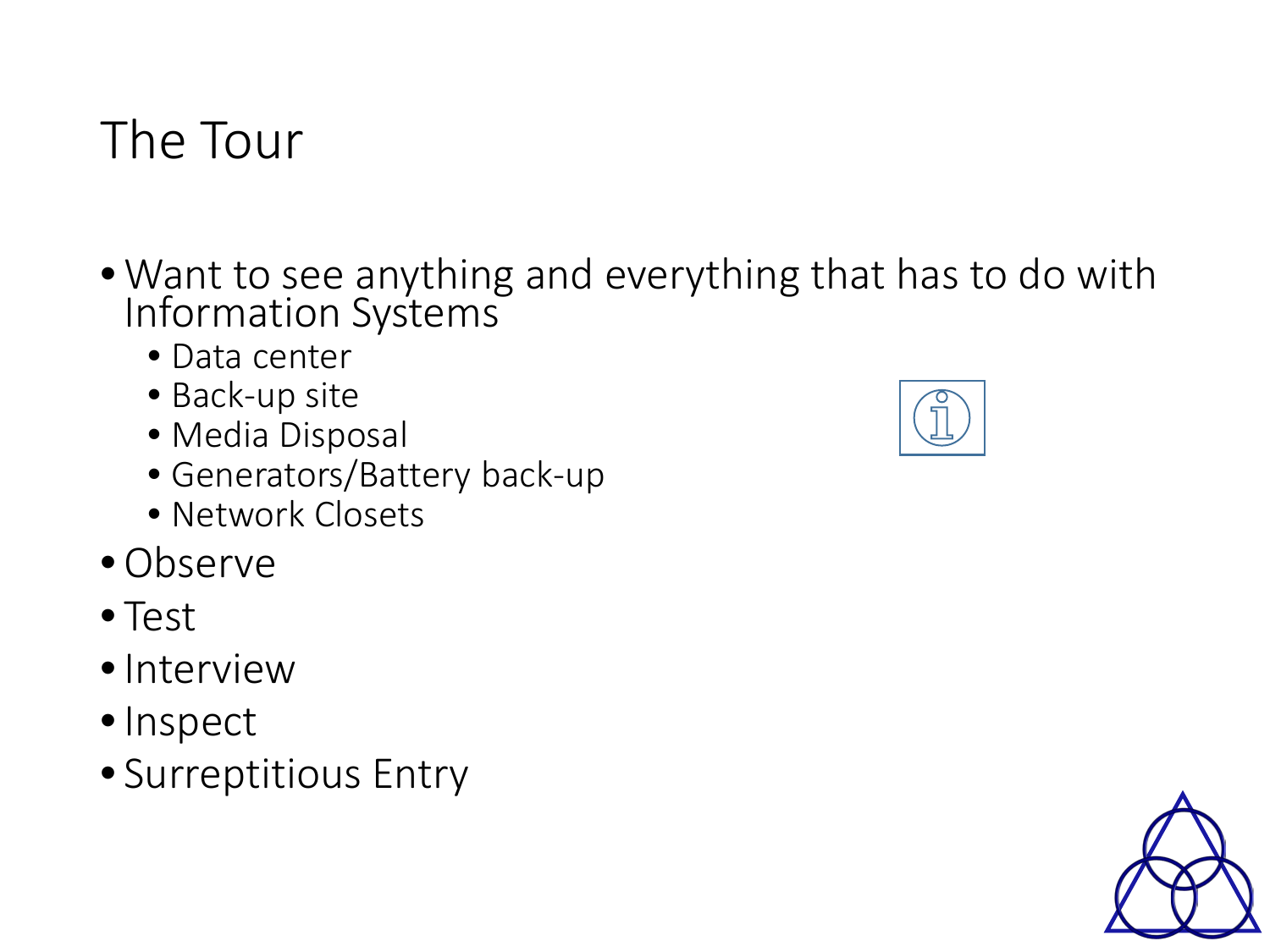#### Access Controls

- •Adequately protect information system boundaries.
- •Implement effective identification and authentication mechanisms.
- •Implement effective authorization controls.
- Adequately protect sensitive system resources.
- •Implement an effective audit and monitoring capability.
- Establish adequate physical security controls.

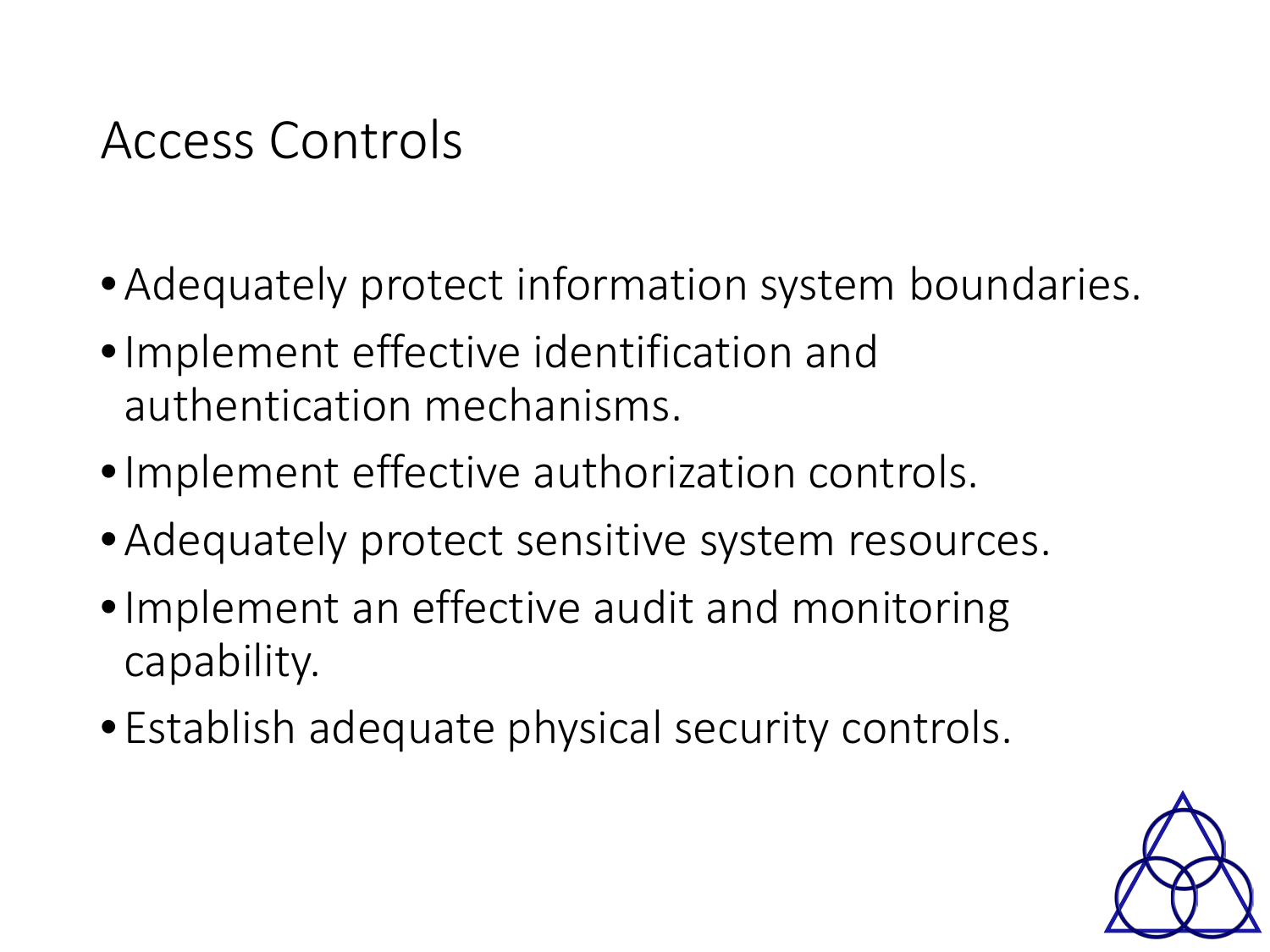# Configuration Management

• Develop and document CM policies, plans, and procedures.



- Maintain current configuration identification information.
- Properly authorize, test, approve, track, and control all configuration changes.
- Routinely monitor the configuration.
- Update software on a timely basis to protect against known vulnerabilities.
- Appropriately document and approve emergency changes to the configuration.

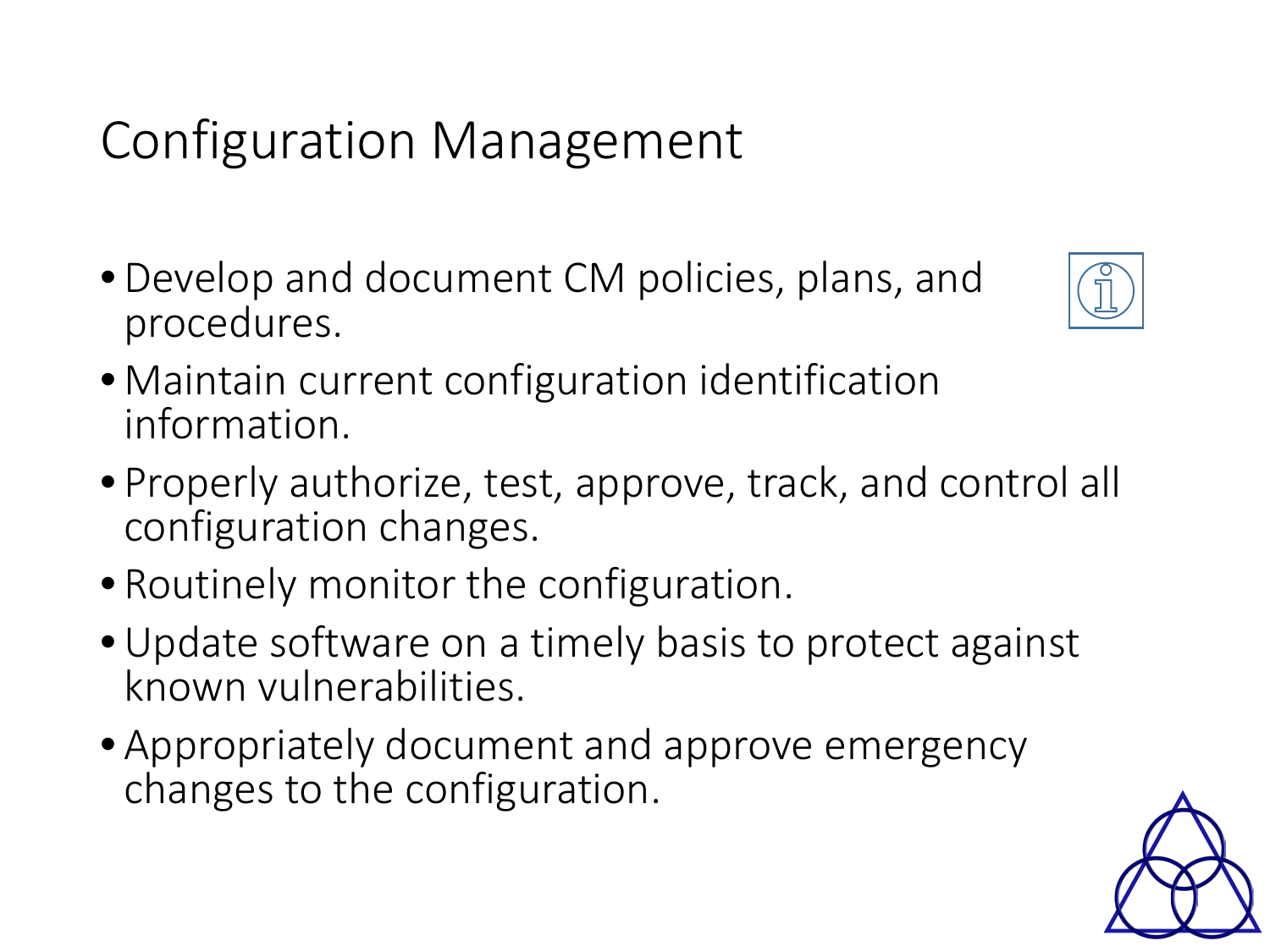### Segregation of Duties

- Segregate incompatible duties and establish related policies.
- Control personnel activities through formal operating procedures, supervision, and review.

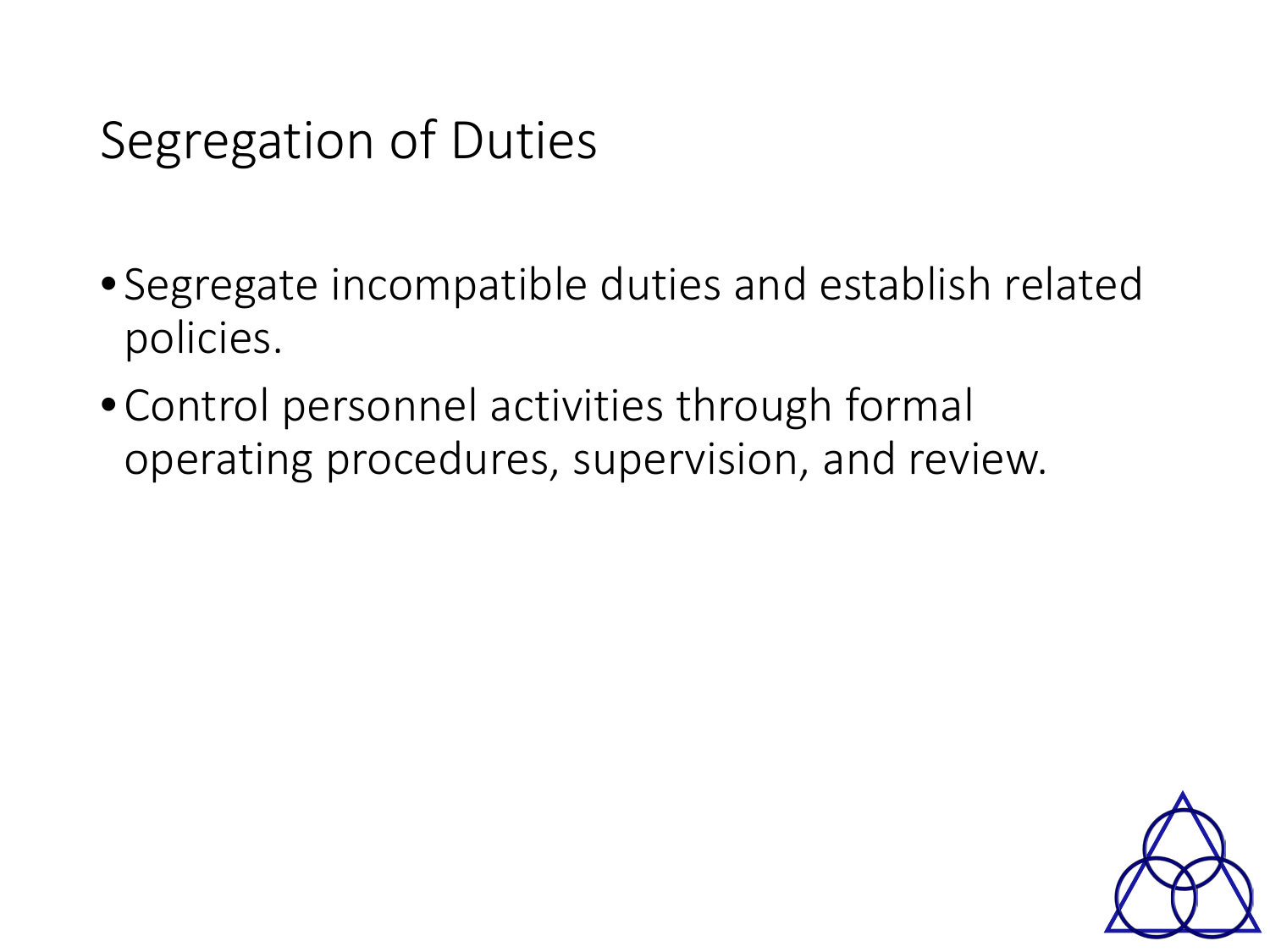# Contingency Planning

- •Assess the criticality and sensitivity of computerized operations and identify supporting resources.
- Take steps to minimize potential damage and interruptions.
- •Develop and document a comprehensive contingency plan.
- Periodically test the contingency plan and adjust it as appropriate.

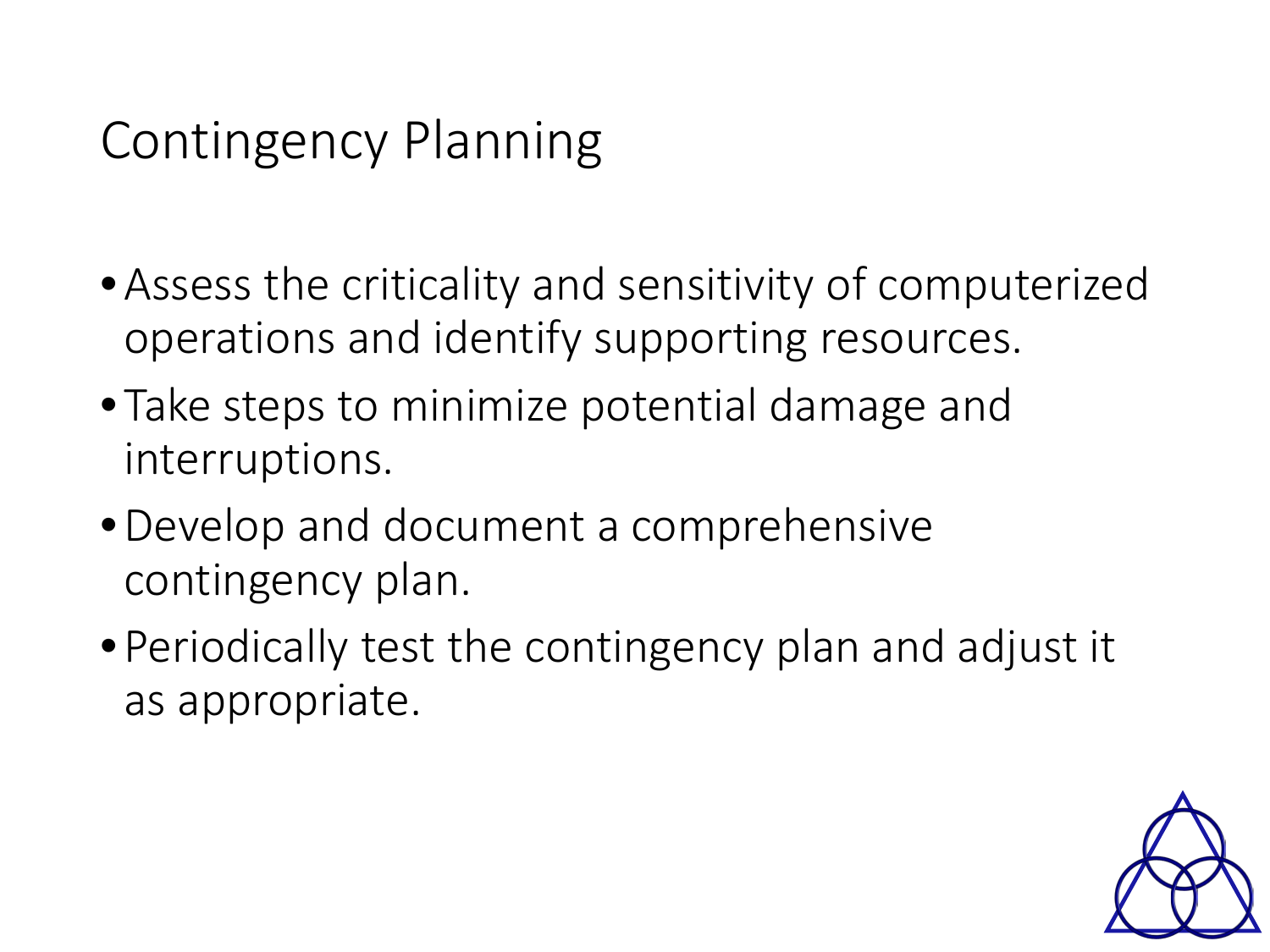# Application Level General Controls

- •Implement effective application security management.
- Implement effective application access controls.
- •Implement effective application configuration management.
- Segregate application user access to conflicting transactions and activities and monitor segregation.
- Implement effective application contingency planning.

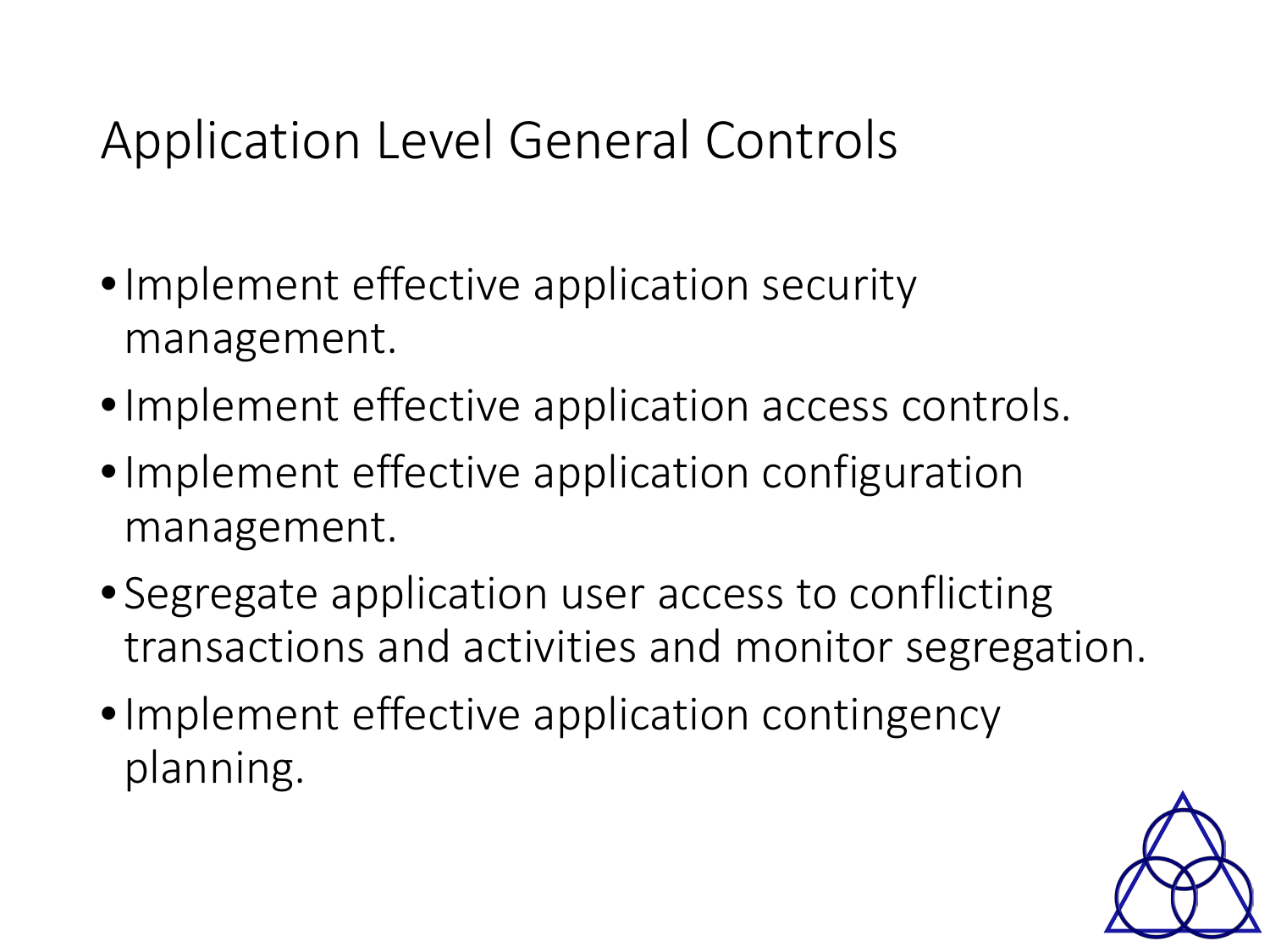#### Business Process Controls

- Transaction data input is complete, accurate, valid, and confidential.
- Transaction data processing is complete, accurate, valid, and confidential.
- Transaction data output is complete, accurate, valid, and confidential.
- •Master data setup and maintenance is adequately controlled.

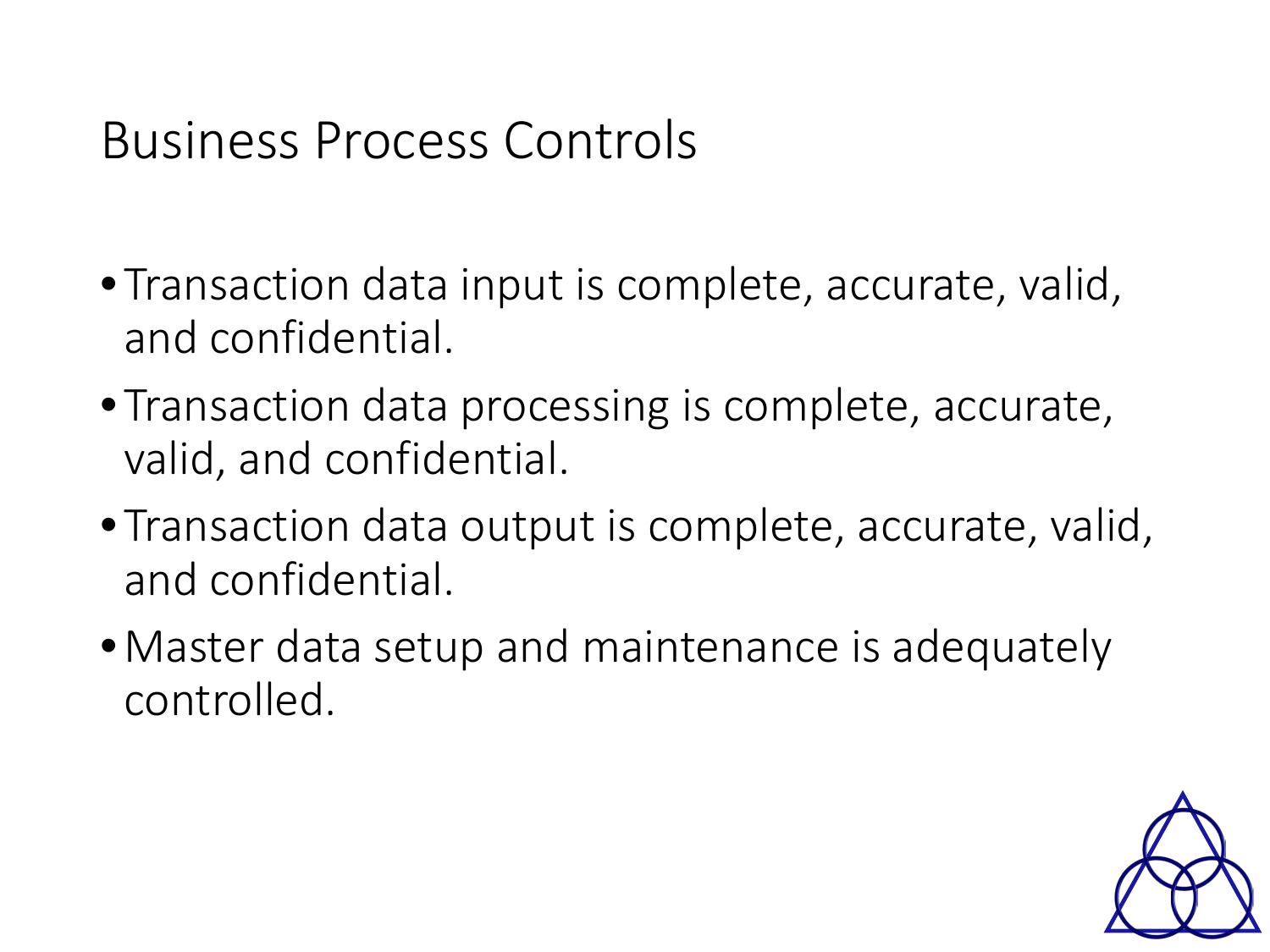# Interface Controls

- •Implement an effective interface strategy and design.
- •Implement effective interface processing procedures.

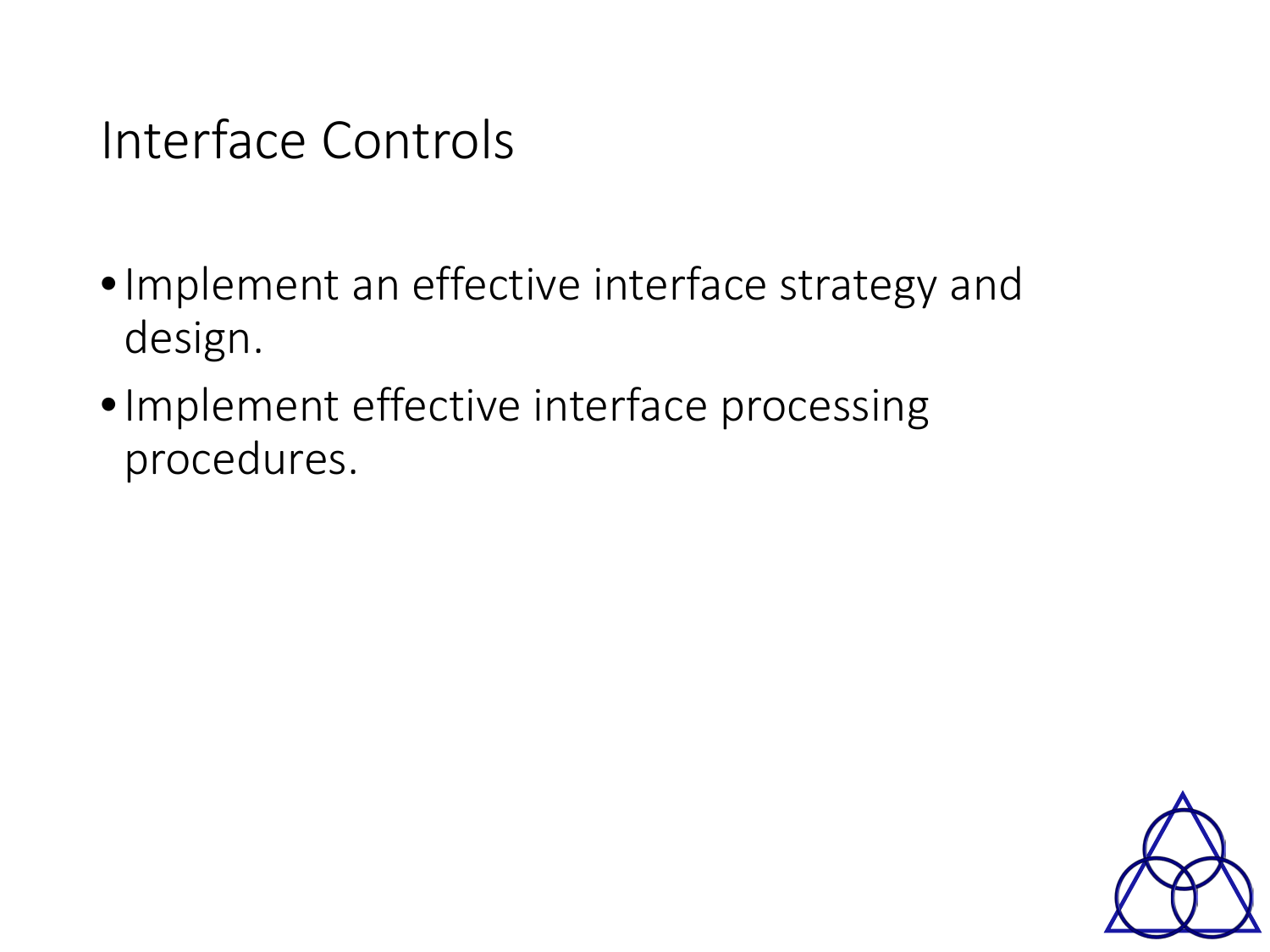Data Management System Controls

•Implement an effective data management system strategy and design.